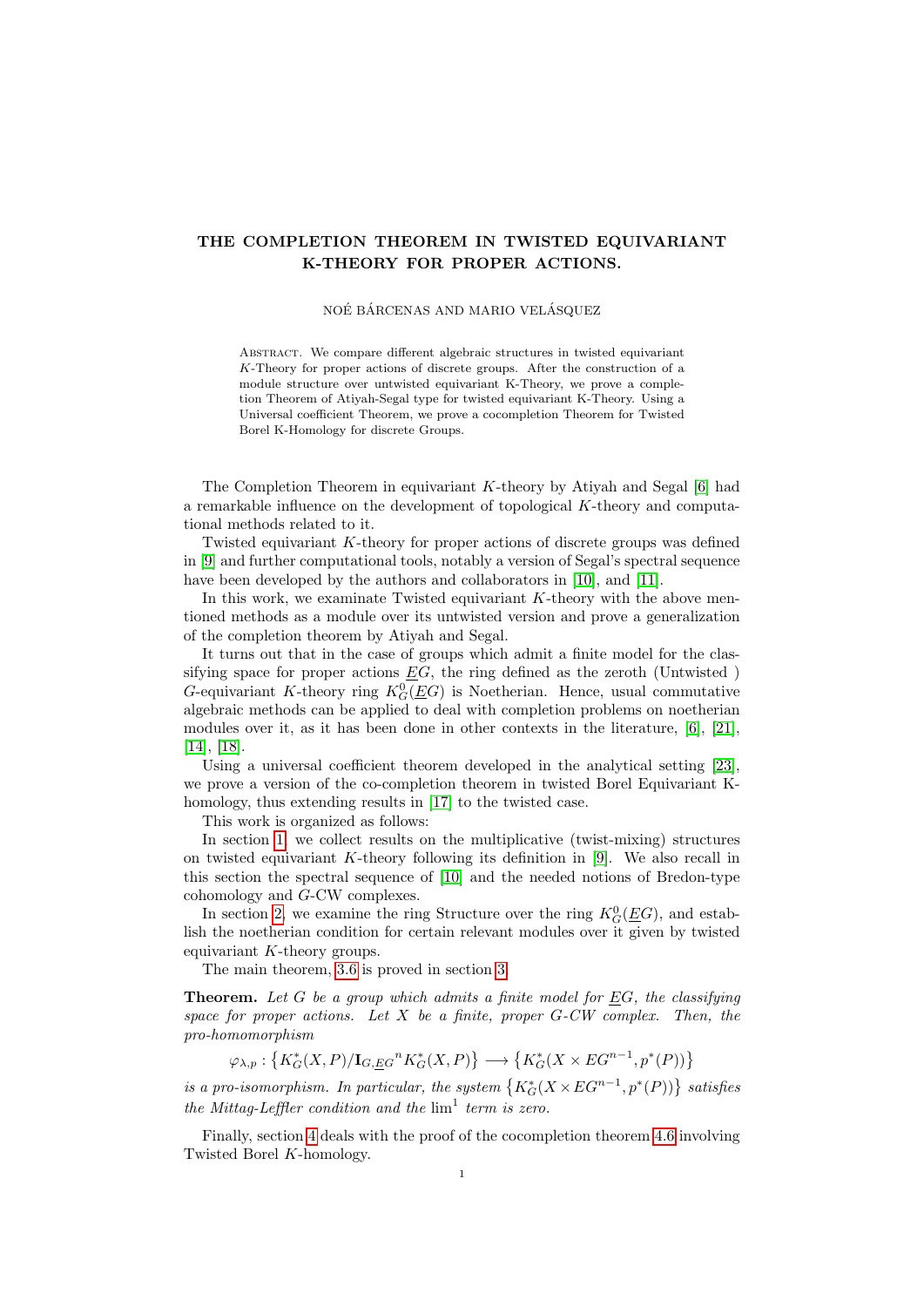Theorem. Let G be a discrete group. Assume that G admits a finite model for EG. Let X be a finite G-CW complex and  $P \in H^3(X \times_G EG, \mathbb{Z})$ . Let  $I_{G, \underline{EG}}$  be the augmentation ideal. Then, there exists a short exact sequence

$$
\operatorname{colim}_{n\geq 1} \operatorname{Ext}_{\mathbb{Z}}^1(K_G^*(X, P)/\mathbf{I}_{G, \underline{E}G}^n, \mathbb{Z}) \to
$$
  

$$
K_*(X \times_G EG, p^*(P)) \to \operatorname{colim}_{n\geq 1} K_G^*(X, P)/\mathbf{I}_{G, \underline{E}G}^n
$$

#### **CONTENTS**

| $\mathcal{D}_{\mathcal{L}}$ |
|-----------------------------|
|                             |
| 3                           |
| 3                           |
| 7                           |
| 8                           |
| 8                           |
| 8                           |
| 10                          |
| 11                          |
| 13                          |
| 15                          |
|                             |

<span id="page-1-0"></span>Aknowledgments. The first author thanks the support of a CONACYT Postdoctoral Fellowship. The second author thanks the support of a UNAM Postdoctoral Fellowship.

The first and second author thank Unversité Toulouse III Paul Sabatier, as well as the Laboratoire International Solomon Lefschetz (LAISLA) for support during a visit to Toulouse, where parts of this work were written.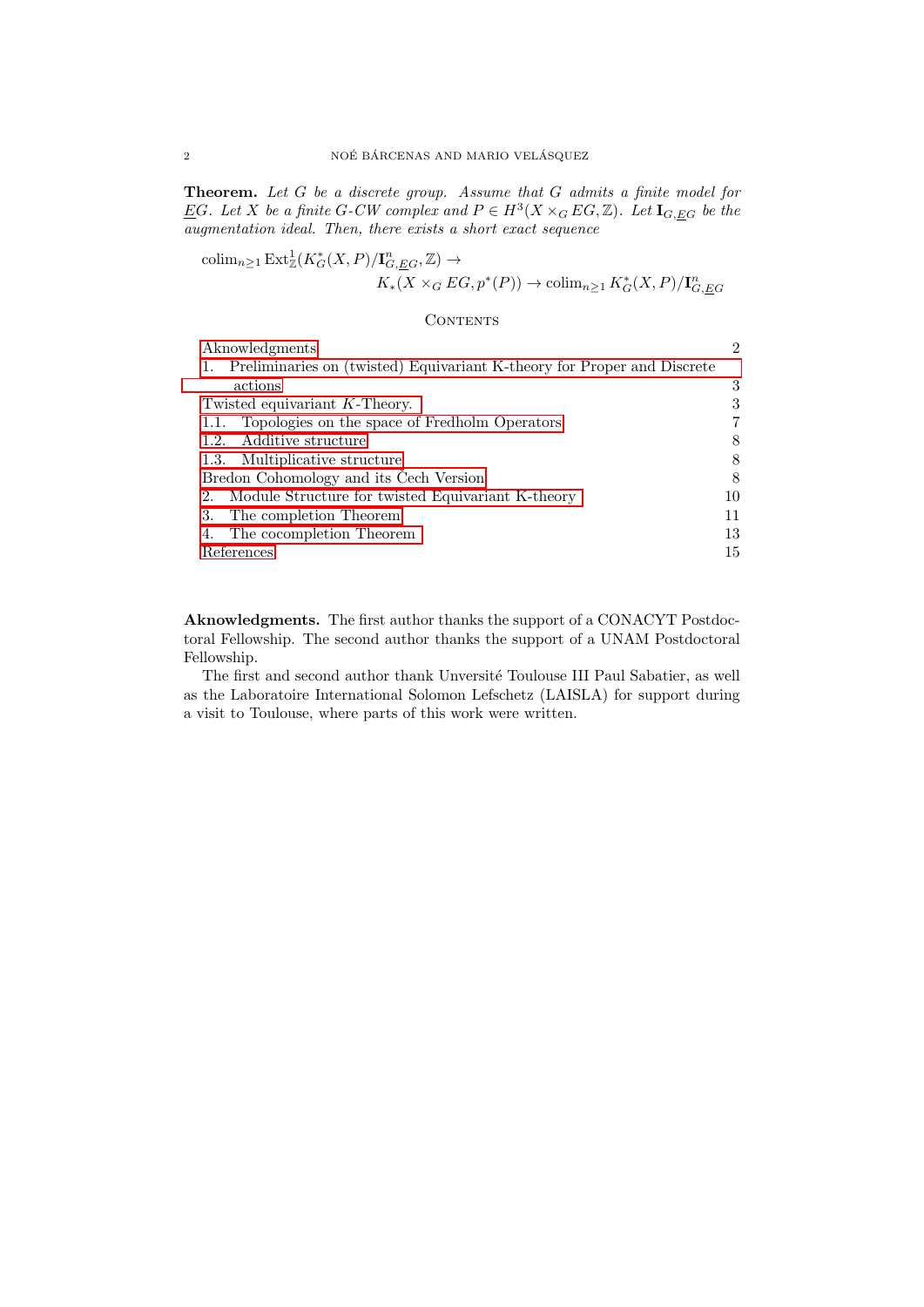## <span id="page-2-0"></span>1. Preliminaries on (twisted) Equivariant K-theory for Proper and DISCRETE ACTIONS

**Definition 1.1.** Recall that a  $G$ -CW complex structure on the pair  $(X, A)$  consists of a filtration of the G-space  $X = \bigcup_{-1 \leq n} X_n$  with  $X_1 = \emptyset$ ,  $X_0 = A$  where every space is inductively obtained from the previous one by attaching cells in pushout diagrams

$$
\coprod_{i} S^{n-1} \times G/H_i \longrightarrow X_{n-1}
$$

$$
\downarrow \qquad \qquad \downarrow
$$

$$
\coprod_{i} D^n \times G/H_i \longrightarrow X_n
$$

We say that a proper G-CW complex is finite if it is constructed out of a finite number of cells  $G/H \times D^n$ .

We recall the notion of the classifying space for proper actions:

**Definition 1.2.** Let G be a discrete group. A model for the classifying space for proper actions is a G-CW complex EG with the following properties:

- All isotropy groups are finite.
- For any proper  $G$ -CW complex  $X$  there exists up to  $G$ -homotopy a unique  $G$ -map  $X \to \underline{E}G$ .

The classifying space for proper actions always exists, it is unique up to Ghomotopy and admits several models. The following list contains some examples. We remit to [\[19\]](#page-15-3) for further discussion.

- If  $G$  is a compact group, then the singleton space is a model for  $\underline{E}G$ .
- Let G be a group acting properly and cocompactly on a  $Cat(0)$  space X. Then X is a model for EG.
- Let  $G$  be a Coxeter group. The Davis complex is a model for  $EG$ .
- Let  $G$  be a mapping class group of a surface. The Teichmüller space is a model for EG.

Let  $G$  be a discrete group. a model for the classifying space for free actions  $EG$ is a free contractible  $G$ -CW complex. Given a model  $EG$  for the classifying space for free actions, the space  $BG$  is the  $CW$ -complex  $EG/G$ .

The following result is proved in [\[17\]](#page-14-5), lemma 26 in page 6.

**Lemma 1.3.** Let X be a finite proper G-CW complex. Then  $X \times_G EG$  is homotopy equivalent to a CW complex of finite type.

<span id="page-2-1"></span>Twisted equivariant K-Theory. Twisted Equivariant K-Theory for proper actions of discrete groups was introduced in [\[9\]](#page-14-1). In what follows we will recall its definition using Fredholm bundles and its properties following the above mentioned article. The crucial diference to [\[9\]](#page-14-1) is the use of graded Fredholm bundles, which are needed for the definition of the multiplicative structure.

Let  $H$  be a separable Hilbert space and

$$
\mathcal{U}(\mathcal{H}) := \{ U : \mathcal{H} \to \mathcal{H} \mid U \circ U^* = U^* \circ U = \text{Id} \}
$$

the group of unitary operators acting on  $H$ . Let  $\text{End}(\mathcal{H})$  denote the space of endomorphisms of the Hilbert space and endow  $\text{End}(\mathcal{H})_{c.o.}$  with the compact open topology. Consider the inclusion

$$
\mathcal{U}(\mathcal{H}) \to \text{End}(\mathcal{H})_{c.o.} \times \text{End}(\mathcal{H})_{c.o.}
$$

$$
U \mapsto (U, U^{-1})
$$

and induce on  $\mathcal{U}(\mathcal{H})$  the subspace topology. Denote the space of unitary operators with this induced topology by  $\mathcal{U}(\mathcal{H})_{c.o.}$  and note that this is different from the usual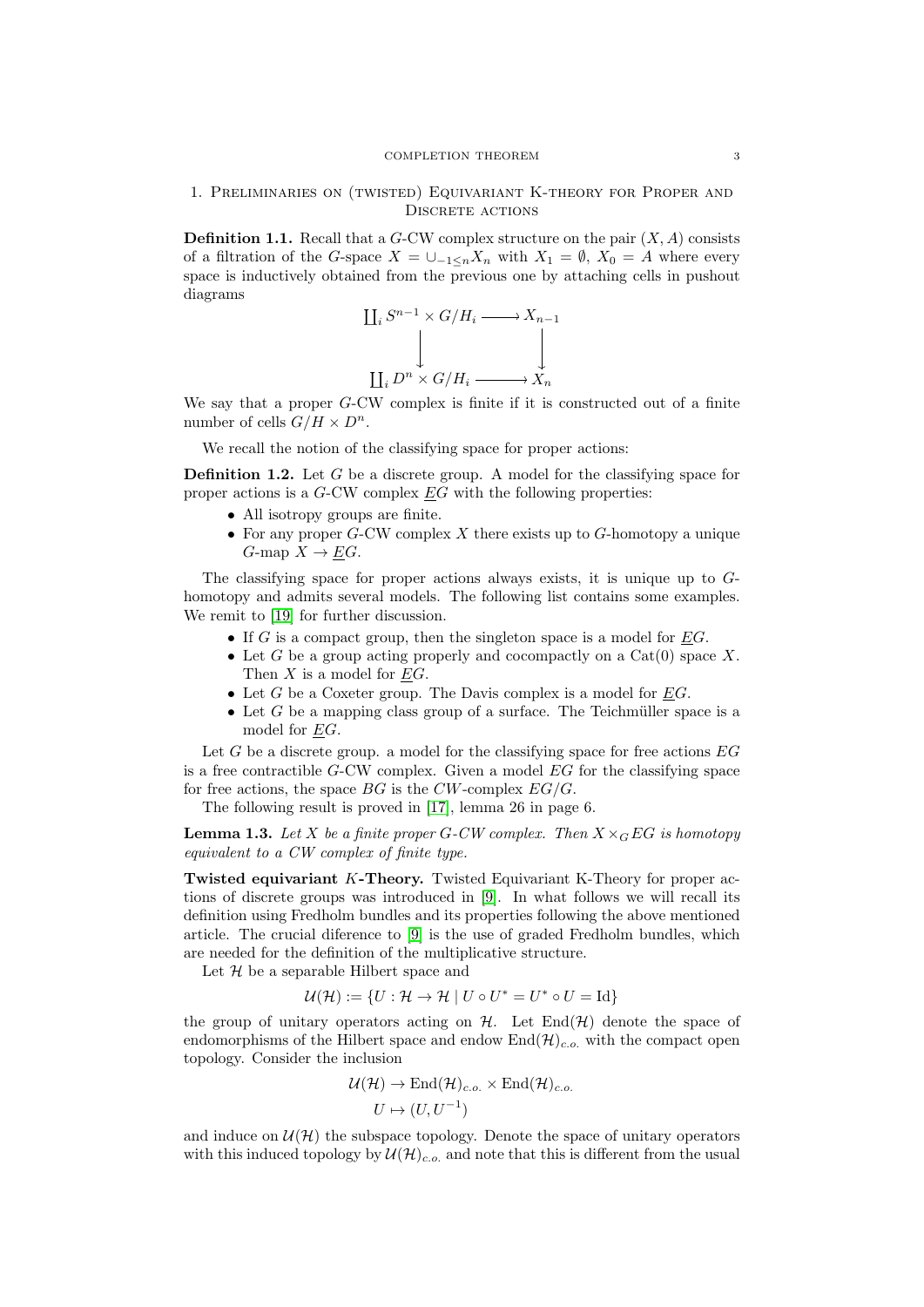compact open topology on  $\mathcal{U}(\mathcal{H})$ . Let  $\mathcal{U}(\mathcal{H})_{c.g}$  be the compactly generated topology associated to the compact open topology, and topologize the group  $P\mathcal{U}(\mathcal{H})$  from the exact sequence

$$
1 \to S^1 \to \mathcal{U}(\mathcal{H})_{c.g.} \to P\mathcal{U}(\mathcal{H}) \to 1.
$$

Let  $H$  be a Hilbert space. A continuous homomorphism  $a$  defined on a Lie group  $G, a: G \to PU(\mathcal{H})$  is called stable if the unitary representation  $\mathcal{H}$  induced by the homomorphism  $\tilde{a}$  :  $\tilde{G} = a^* \mathcal{U}(\mathcal{H}) \to \mathcal{U}(\mathcal{H})$  contains each of the irreducible nonpresentations of  $\tilde{G}$ representations of  $\widetilde{G}$ 

**Definition 1.4.** Let  $X$  be a proper  $G$ -CW complex. A projective unitary  $G$ equivariant stable bundle over X is a principal  $P\mathcal{U}(\mathcal{H})$ -bundle

$$
P\mathcal{U}(\mathcal{H}) \to P \to X
$$

where  $PU(\mathcal{H})$  acts on the right, endowed with a left G action lifting the action on  $X$  such that:

- the left G-action commutes with the right  $P\mathcal{U}(\mathcal{H})$  action, and
- for all  $x \in X$  there exists a G-neighborhood V of x and a  $G_x$ -contractible slice U of x with V equivariantly homeomorphic to  $U \times_{G_x} G$  with the action

$$
G_x \times (U \times G) \to U \times G, \quad k \cdot (u, g) = (ku, gk^{-1}),
$$

together with a local trivialization

$$
P|_V \cong (P\mathcal{U}(\mathcal{H}) \times U) \times_{G_x} G
$$

where the action of the isotropy group is:

$$
G_x \times ((PU(\mathcal{H}) \times U) \times G) \rightarrow (PU(\mathcal{H}) \times U) \times G
$$
  

$$
(k, ((F, y), g)) \mapsto ((f_x(k)F, ky), gk^{-1})
$$

with  $f_x: G_x \to PU(\mathcal{H})$  a fixed stable homomorphism.

**Definition 1.5.** Let  $X$  be a proper  $G$ -CW complex. A  $G$ -Hilbert bundle is a locally trivial bundle  $E \to X$  with fiber on a Hilbert space  $\mathcal{H}$  and structural group the group of unitary operators  $\mathcal{U}(\mathcal{H})$  with the strong<sup>∗</sup> operator topology. Note that in  $U(\mathcal{H})$  the strong<sup>\*</sup> operator topology and the compact open topology are the same [\[25\]](#page-15-4). The Bundle of Hilbert-Schmidt operators with the strong topology between Hilbert Bundles E and F will be denoted by  $L_{HS}(E, F)$ .

The following result resumes some facts concerning projective unitary stable G-equivariant bundles.

- **Lemma 1.6.** (i) Given a projective unitary, stable G-equivariant Bundle  $P$ , there exists a G-Hilbert bundle  $E \to X$  such that the bundle  $End_{HS}(E, E)$ has an associated  $PU(H)$  principal, stable G-equivariant bundle isomorphic to P, where  $PU(H)$  carries the \*-strong topology.
	- (ii) Given projective unitary stable G-equivariant bundles  $P_1$  and  $P_2$ , the isomorphism class of the PU(H) bundle associated to  $L_{\text{HS}}(E_1^*, E_2)$  does not depend on the choice of the Hilbert bundles  $E_i$ .
- *Proof.* (i) Given a central extension  $1 \to S^1 \to \tilde{G} \to G \to 1$  of G, consider the Hilbert space  $L^2_{S^1}(\widetilde{G}) \subset L^2(\widetilde{G})$  defined as the closure of the direct sum of all V-isotypical subspaces, where V is a  $\tilde{G}$ -representation where  $S^1$  acts by multiplication. Form the completed sum  $H$  indexed by isomorphism classes of  $S^1$ -central extensions  $\tilde{G}$  of  $G$ . In symbols:

$$
\mathcal{H} = \bigoplus_{\widetilde{G} \in Ext(G,S^1)} L^2_{S^1}(\widetilde{G}) \otimes l^2(\mathbb{N}),
$$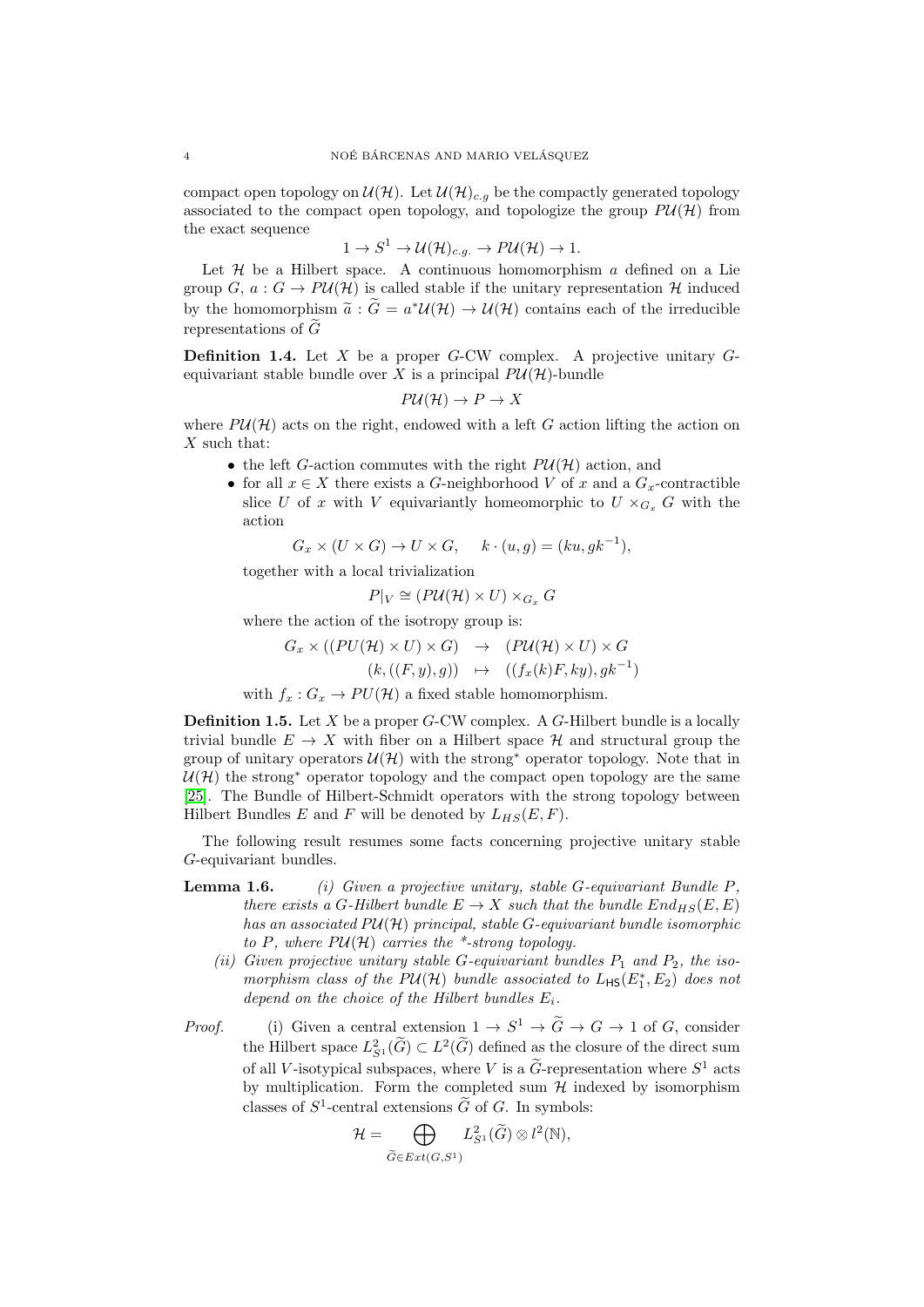and consider the trivial bundle  $E = X \times \mathcal{H} \rightarrow X$ . Form the Bundle of Hilbert endomorphisms  $End_{HS}(E, E)$  in the ∗-strong topology [\[25\]](#page-15-4).

The stability of the projective unitary bundle  $P$  gives a group homeomorphism between  $P(\mathcal{U}(\mathcal{H})_{c,q}$  and the structural group of the bundle  $End_{HS}(E, E^*)$ , which is  $P(\mathcal{U}(\mathcal{H}))$ .

(ii) Follows from the reduction of the structural group  $\mathcal{U}(\mathcal{H})$  in the \*-strong topology to  $P\mathcal{U}(\mathcal{H})$  (in the \*-strong topology, since the central  $S^1$  acts trivially on  $L_{\text{HS}}(E_1^*, E_2)$ .) The equivalence of principal bundles and associated bundles, as well as the classification of projective unitary, stable G-equivariant bundles from [\[9\]](#page-14-1) finish the argument.

 $\Box$ 

**Definition 1.7.** Define  $P_1 \otimes P_2$  as the principal  $P\mathcal{U}(\mathcal{H})$ -bundle associated to  $L_{\sf HS}(E_1^*,E_2).$ 

In [\[9\]](#page-14-1), Theorem 3.8, the set of isomorphism classes of projective unitary stable G-equivariant bundles, denoted by  $Bun_{st}^G(X, P\mathcal{U}(\mathcal{H}))$  was seen to be in bijection with the third Borel cohomology groups with integer coefficients  $H^3(X \times_G EG, \mathbb{Z})$ .

#### Proposition 1.8. The map

$$
Bun_{st}^{G}(X, P\mathcal{U}(\mathcal{H})) \to H^{3}(X \times_{G} EG, \mathbb{Z})
$$

is an abelian group isomorphism if the left hand side is furnished with the tensor product as additive structure.

*Proof.* In [\[9\]](#page-14-1), a classifying G-space  $\mathcal{B}$ , a universal projective unitary stable Gequivariant bundle  $\mathcal{E} \to B$ , as well as a homotopy equivalence

$$
f: Maps(X, \mathcal{B})^G \rightarrow Maps(X \times_G EG, BPU(\mathcal{H}))
$$

were constructed in Theorem 3.8. (This was only stated for  $\pi_0$  there, but the argument goes over to higher homotopy groups). On the other hand, Theorem 3.8 in [\[9\]](#page-14-1) gives an isomorphism of sets to the equivalence classes of projective unitary stable G-equivariant bundles  $Bun_{st}^G(X, P\mathcal{U}(\mathcal{H}))$ . On the isomorphic sets  $\pi_0(Maps(X, B)^G) \cong \pi_0(Maps(X \times_G EG, \overset{\circ}{B}PU(H)))$  define the operations

- The operation  $*$ , given by the unique H-space structure in  $BPU(\mathcal{H}) =$  $K(\mathbb{Z},3)$ , and
- The operation  $\star$ , defined in  $\pi_0(Maps(X, \mathcal{B})^G)$  as follows. Given maps  $f_0$  and  $f_1$  consider the projective unitary stable G-equivariant bundles  $f_i^*(\mathcal{E}),$  where  $\mathcal E$  is the universal bundle and form the classifying map  $\psi$  of the projective unitary stable, G-equivariant bundle  $f_1^*(\mathcal{E}) \otimes f_2^*(\mathcal{E})$ . Define  $f_1 \star f_2 = \psi.$

The classification of bundles yields that these operations are mutually distributive and associative, and have a common neutral element given by the constant map. The two operations agree then because of the standard Lemma, see for example Lemma 2.10.10, page 56 in [\[1\]](#page-14-6).

 $\Box$ 

**Definition 1.9.** Let X be a proper G-CW complex and let  $H$  be a separable Hilbert space. The space Fred<sup> $\ell$ </sup> $(\mathcal{H})$  consists of pairs  $(A, B)$  of bounded operators on H such that  $AB - 1$  and  $BA - 1$  are compact operators. Endow Fred<sup>'</sup>(H) with the topology induced by the embedding

Fred'(
$$
(\mathcal{H}) \rightarrow B(\mathcal{H}) \times B(\mathcal{H}) \times K(\mathcal{H}) \times K(\mathcal{H})
$$
  
\n $(A, B) \rightarrow (A, B, AB - 1, BA - 1)$ 

where  $B(\mathcal{H})$  denotes the bounded operators on H with the compact open topology and  $K(\mathcal{H})$  denotes the compact operators with the norm topology.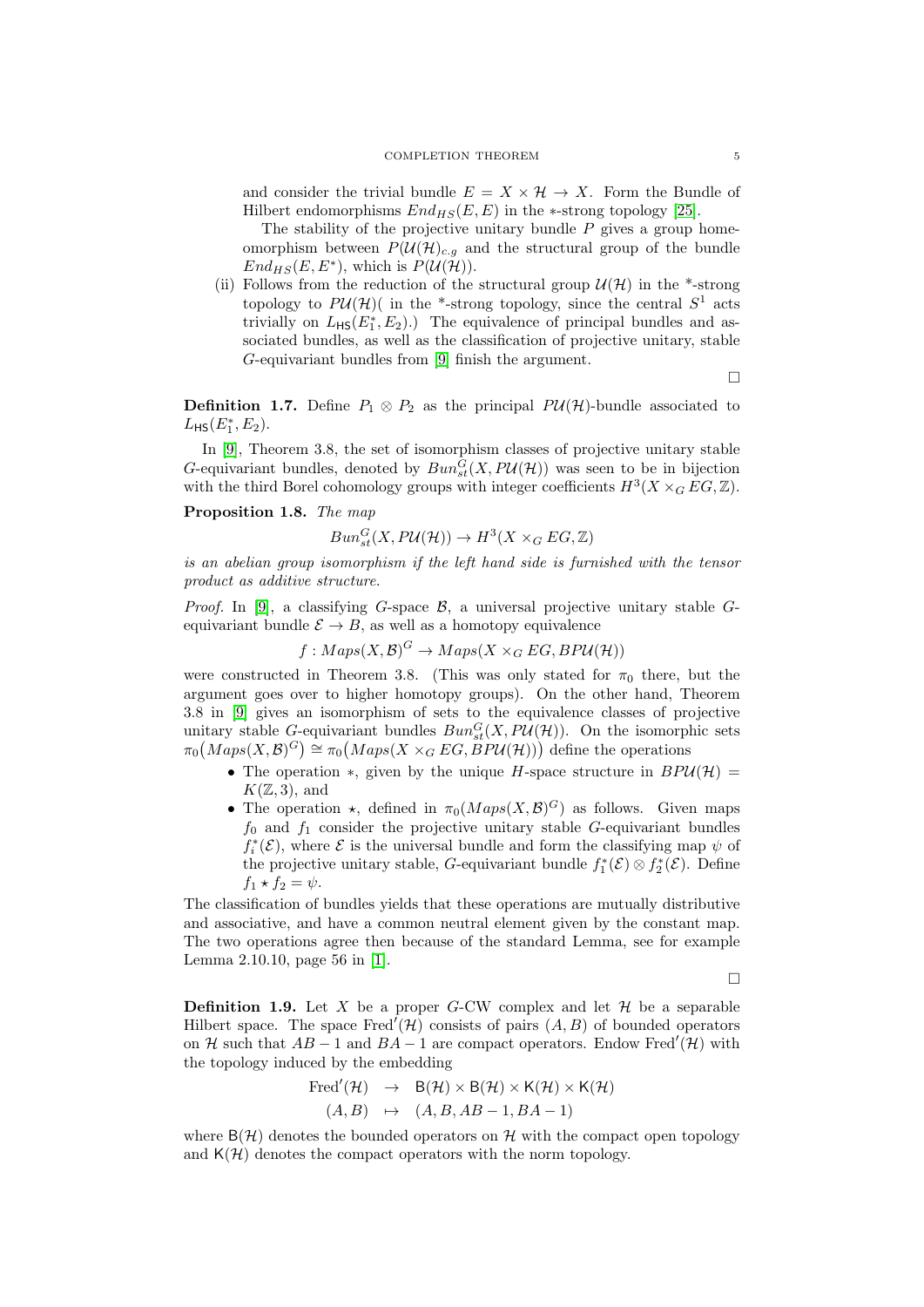We denote by  $\mathcal{H} = \mathcal{H} \oplus \mathcal{H}$  a Z<sub>2</sub>-graded, infinite dimensional Hilbert space.

**Definition 1.10.** Let  $U(\widehat{\mathcal{H}})_{c.g.}$  be the group of even, unitary operators on the Hilbert space  $\widehat{\mathcal{H}}$  which are of the form

$$
\begin{pmatrix} u_1 & 0 \\ 0 & u_2 \end{pmatrix},
$$

where  $u_i$  denotes a unitary operator in the compactly generated topology defined as before.

We denote by  $P\mathcal{U}(\widehat{\mathcal{H}})$  the group  $U(\widehat{\mathcal{H}})_{c.g.}/S^1$  and recall the central extension

$$
1 \to S^1 \to \mathcal{U}(\widehat{\mathcal{H}}) \to P\mathcal{U}(\widehat{\mathcal{H}}) \to 1
$$

**Definition 1.11.** Let X be a proper G-CW complex. The space Fred" $(\hat{\mathcal{H}})$  is the space of pairs  $(\widehat{A}, \widehat{B})$  of self-adjoint, bounded operators of degree 1 defined on  $\widehat{\mathcal{H}}$ such that  $\widehat{A}\widehat{B} - I$  and  $\widehat{B}\widehat{A} - I$  are compact.

Given a Z/2-graded, stable Hilbert space  $\widehat{\mathcal{H}}$ , the space Fred" $(\widehat{\mathcal{H}})$  is homeomorphic to Fred $'(H)$ .

**Definition 1.12.** We denote by Fred<sup>(0)</sup>( $\hat{\mathcal{H}}$ ) the space of self-adjoint degree 1 Fredholm operators A in  $\widehat{\mathcal{H}}$  such that  $A^2$  differs from the identity by a compact operator, with the topology coming from the embedding  $A \mapsto (A, A^2 - I)$  in  $\mathcal{B}(\mathcal{H}) \times \mathcal{K}(\mathcal{H})$ .

The following result was proved in [\[3\]](#page-14-7), Proposition 3.1 :

**Proposition 1.13.** The space Fred<sup>(0)</sup>( $\hat{\mathcal{H}}$ ) is a deformation retract of Fred''( $\hat{\mathcal{H}}$ ).

The above discussion can be concluded telling that  $\text{Fred}^{(0)}(\widehat{\mathcal{H}})$  is a representing space for K-theory. The group  $\mathcal{U}(\widehat{\mathcal{H}})_{c,q}$  of degree 0 unitary operators on  $\widehat{\mathcal{H}}$  with the compactly generated topology acts continuously by conjugation on  $Fred^{(0)}(\widehat{\mathcal{H}})$ , therefore the group  $P\mathcal{U}(\hat{\mathcal{H}})$  acts continuously on  $Fred^{(0)}(\hat{\mathcal{H}})$  by conjugation. In [\[9\]](#page-14-1) twisted K-theory for proper actions of discrete groups was defined using the representing space  $Fred'(\mathcal{H})$ , but in order to have multiplicative structure we proceed using Fred<sup>(0)</sup>( $\widehat{\mathcal{H}}$ ).

Let us choose the operator

$$
\widehat{I} = \begin{pmatrix} 0 & I \\ I & 0 \end{pmatrix}.
$$

as the base point in Fred<sup>(0)</sup>( $\widehat{\mathcal{H}}$ ).

Choosing the identity as a base point on the space Fred<sup>'</sup> $(\mathcal{H})$ , gives a diagram of pointed maps

$$
\text{Fred}^0(\widehat{\mathcal{H}}) \xrightarrow{i} \text{Fred}''(\widehat{\mathcal{H}}) \xrightarrow{f} \text{Fred}'(\mathcal{H}) ,
$$

$$
\downarrow \qquad \qquad \downarrow \qquad \qquad \text{Fred}^0(\widehat{\mathcal{H}})
$$

$$
\text{Fred}^0(\widehat{\mathcal{H}})
$$

where i denotes the inclusion,  $r$  is a strong deformation retract and  $f$  is a homeomorphism. Moreover, the maps are compatible with the conjugation actions of the groups  $\mathcal{U}(\widehat{\mathcal{H}})_{c.g.}, \mathcal{U}(\mathcal{H})_{c.g.}$  and the map  $\mathcal{U}(\widehat{\mathcal{H}})_{c.g.} \to \mathcal{U}(\mathcal{H})_{c.g.}$ .

Let X be a proper compact G-ANR and let  $P \to X$  be a projective unitary stable G-equivariant bundle over X. Denote by  $\hat{P}$  the projective unitary stable bundle obtained by performing the tensor product with the trivial bundle  $\mathbb{P}(\hat{\mathcal{H}})$ ,  $\widehat{P} = P \otimes \mathbb{P}(\widehat{\mathcal{H}}).$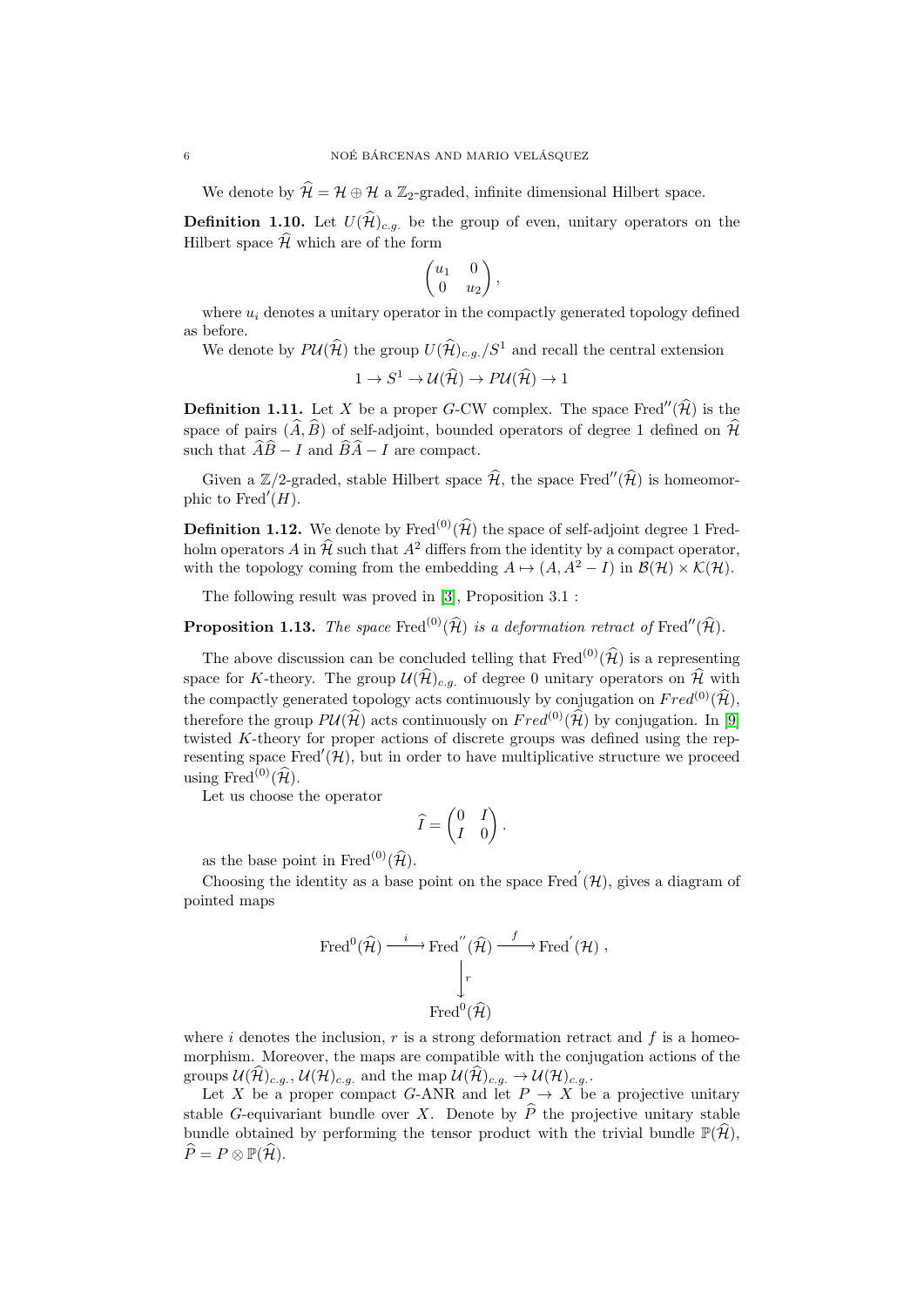The space of Fredholm operators is endowed with a continuous right action of the group  $P\mathcal{U}(\widehat{\mathcal{H}})$  by conjugation, therefore we can take the associated bundle over  $\overline{X}$ 

$$
\operatorname{Fred}^{(0)}(\widehat{P}) := \widehat{P} \times_{PU(\widehat{\mathcal{H}})} \operatorname{Fred}^{(0)}(\widehat{\mathcal{H}}),
$$

and with the induced  $G$  action given by

$$
g \cdot [(\lambda, A))] := [(g\lambda, A)]
$$

for g in G,  $\lambda$  in  $\widehat{P}$  and A in Fred<sup>(0)</sup>( $\widehat{\mathcal{H}}$ ).

Denote by

$$
\Gamma(X; \operatorname{Fred}^{(0)}(\widehat{P}))
$$

the space of sections of the bundle Fred<sup>(0)</sup>( $\hat{P}$ )  $\rightarrow$  X and choose as base point in this space the section which chooses the base point  $\widehat{I}$  on the fibers. This section exists because the  $P\mathcal{U}(\widehat{\mathcal{H}})$  action on  $\widehat{I}$  is trivial, and therefore

$$
X \cong \widehat{P}/P\mathcal{U}(\widehat{\mathcal{H}}) \cong \widehat{P} \times_{P\mathcal{U}(\widehat{\mathcal{H}})} {\{\widehat{I}\}} \subset \mathrm{Fred}^{(0)}(\widehat{P});
$$

let us denote this section by s.

**Definition 1.14.** Let  $X$  be a connected  $G$ -space and  $P$  a projective unitary stable G-equivariant bundle over X. The Twisted G-equivariant K-theory groups of X twisted by P are defined as the homotopy groups of the G-equivariant sections

$$
K_G^{-p}(X;P) := \pi_p\left(\Gamma(X; \text{Fred}^{(0)}(\widehat{P}))^G, s\right)
$$

where the base point  $s = \hat{I}$  is the section previously constructed.

<span id="page-6-0"></span>1.1. Topologies on the space of Fredholm Operators. In [\[24\]](#page-15-5) a Fredholm picture of twisted K-theory is introduced, using the strong-\* operator topology on the space of Fredholm Operators. For the sake of completness, we establish here the isomorphism of these twisted equivariant  $K$ -theory groups with the ones described here.

Denote by Fred<sup>'</sup> $(\mathcal{H})_{s*}$  the space whose elements are the same as Fred<sup>'</sup> $(\mathcal{H})$  but with the strong  $*$ -topology on  $B(\mathcal{H})$ .

**Definition 1.15.** [\[24,](#page-15-5) Thm. 3.15] Let X be a connected G-space and P a projective unitary stable G-equivariant bundle over  $X$ . The Twisted G-equivariant K-theory groups of X (in the sense of Tu-Xu-Laurent) twisted by  $P$  are defined as the homotopy groups of the G-equivariant strong<sup>∗</sup> -continuous sections

$$
\mathbb{K}_G^{-p}(X;P) := \pi_p\left(\Gamma(X; \text{Fred}'(P)_{s^*})^G, s\right).
$$

The bundle Fred<sup>'</sup> $(P)_{s^*}$  is defined in a similar way as Fred<sup>'</sup> $(P)$ .

We will prove that the functors  $K_G^*(-, P)$  and  $\mathbb{K}_G^*(-, P)$  are naturally equivalent.

**Lemma 1.16.** The spaces Fred'(H) and Fred'(H)<sub>s\*</sub> are  $PU(\mathcal{H})$ -weakly homotopy equivalent.

*Proof.* The strategy is to prove that Fred<sup>'</sup> $(\mathcal{H})_{s^*}$  is a representing of equivariant K-theory. The same proof for Fred $'(\mathcal{H})$  in [\[3,](#page-14-7) Prop. A.22] applies. In particular  $GL(\mathcal{H})_{s^*}$  is G-contractible because the homotopy  $h_t$  constructed in [\[3,](#page-14-7) Prop. A.21] is continuous in the strong<sup>∗</sup> -topology and then the proof applies.

Using the above lemma one can prove that the identity map defines an equivalence between (twisted) cohomology theories  $K_G^*(-, P)$  and  $\mathbb{K}_G^*(-, P)$ . Then we have that the both definitions of twisted K-theory are equivalents. Summarizing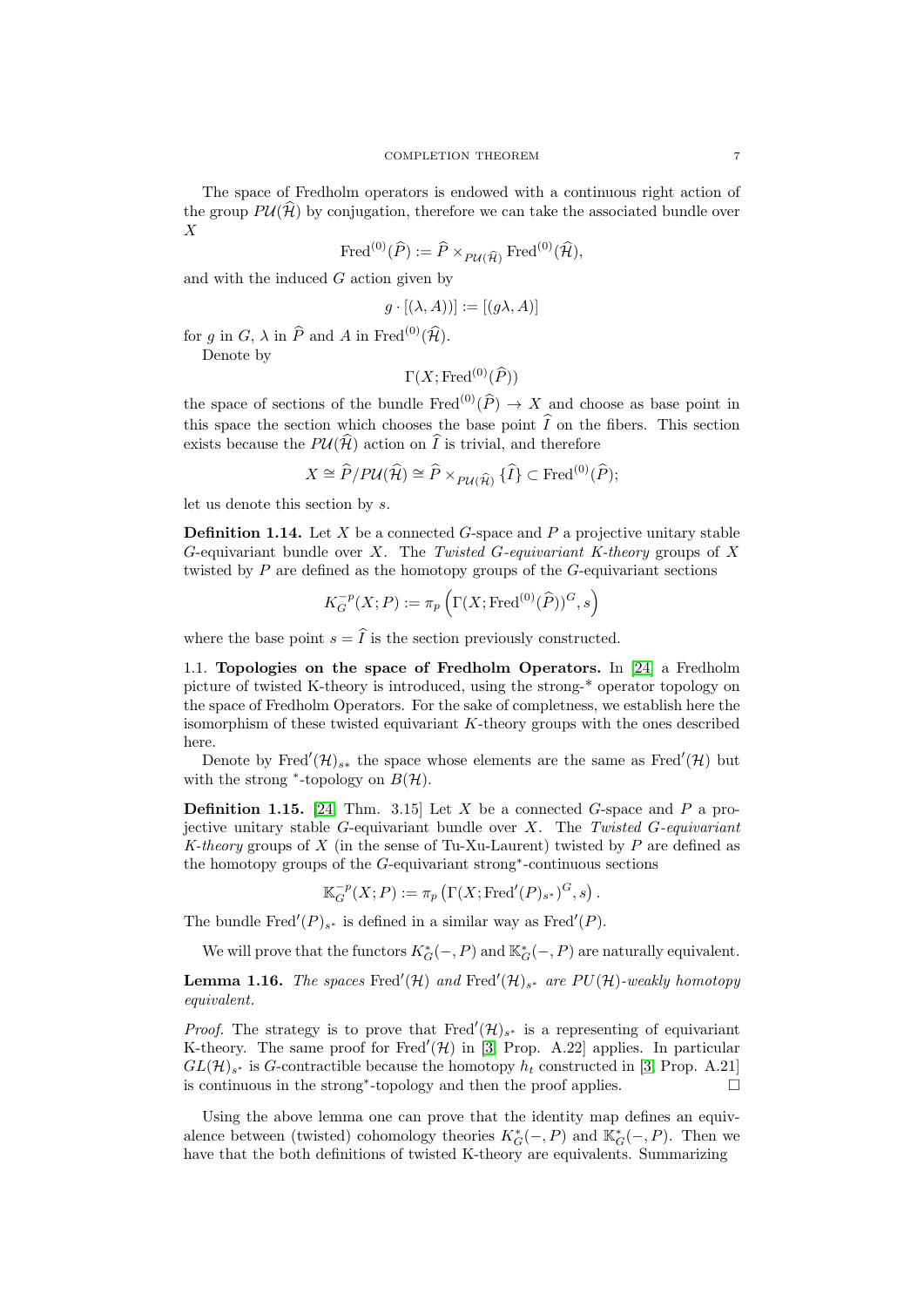**Theorem 1.17.** For every proper  $G$ -CW-complex X and every projective unitary stable  $G$ -equivariant bundle over  $X$ . We have an isomorphism

$$
K_G^{-p}(X;P) \cong \mathbb{K}_G^{-p}(X;P).
$$

**Remark 1.18.** In order to simplify the notation from now on we denote by  $\mathcal{H}$  a  $\mathbb{Z}_2$ graded separable Hilbert space and we denote by  $\text{Fred}^{(0)}(P)$  the bundle  $\text{Fred}^{(0)}(\widehat{P})$ .

<span id="page-7-0"></span>1.2. Additive structure. There exists a natural map

$$
\Gamma(X; \text{Fred}^{(0)}(\widehat{P}))^G \times \Gamma(X; \text{Fred}^{(0)}(\widehat{P}))^G \to \Gamma(X; \text{Fred}^{(0)}(\widehat{P}))^G,
$$

inducing an abelian group structure on the twisted equivariant  $K$ - theory groups. which we will define below. Consider for this the following commutative diagram.

Fred<sup>(0)</sup>(
$$
\widehat{\mathcal{H}}
$$
) × Fred<sup>(0)</sup>( $\widehat{\mathcal{H}}$ )  $\xrightarrow{f \circ i}$  Fred<sup>'</sup>( $\widehat{\mathcal{H}}$ ) × Fred<sup>'</sup>( $\widehat{\mathcal{H}}$ )  
\n
$$
\downarrow^{\circ}
$$
Fred<sup>(0)</sup>( $\widehat{\mathcal{H}}$ )  $\longleftarrow$  Fred<sup>'</sup>( $\widehat{\mathcal{H}}$ )  
\nFred<sup>(0)</sup>( $\widehat{\mathcal{H}}$ )  $\longleftarrow$  Fred<sup>'</sup>( $\widehat{\mathcal{H}}$ )

where the vertical map denotes composition. As the maps involved in the diagram are compatible with the conjugation actions of the groups  $\mathcal{U}(\hat{\mathcal{H}})_{c,q}$ , respectively  $U(\mathcal{H})_{c,q}$  and G, for any projective unitary, stable G-equivariant bundle P, this induces a pointed map

$$
\Gamma(X; \operatorname{Fred}^{(0)}(\widehat{P}))^G, s) \times (\Gamma(X; \operatorname{Fred}^{(0)}(\widehat{P}))^G, s) \to (\Gamma(X; \operatorname{Fred}^{(0)}(\widehat{P}))^G, s).
$$

Which defines an additive structure in  $K_G^{-p}(X;P)$ .

<span id="page-7-1"></span>1.3. Multiplicative structure. We define an associative product on twisted Ktheory.

$$
K_G^{-p}(X;P) \times K_G^{-q}(X;P') \to K_G^{-(p+q)}(X;P \otimes P')
$$

Induced by the map

$$
(A, A') \mapsto A \widehat{\otimes} I + I \widehat{\otimes} A'
$$

defined in Fred<sup>0</sup> $(\hat{\mathcal{H}})$ , and  $\hat{\otimes}$  denotes the graded tensor product, see [\[7\]](#page-14-8) in pages 24-25 for more details. We denote this product by  $\bullet$ .

Let  $0$  be the projective unitary, stable  $G$ -equivariant bundle associated to the neutral element in  $H^3(X\times_G EG,\mathbb{Z})$ . The groups  $\pi_*(\Gamma^G(Fred(0))$  define untwisted, equivariant, representable  $K$ -Theory in negative degree for proper actions. The extended version via Bott periodicity agrees with the usual definitions of untwisted, equivariant K-theory groups for compact  $G-CW$  complexes [\[22\]](#page-15-6), [\[21\]](#page-15-0) as a consequence of Theorem 3.8, pages 8-9 in [\[16\]](#page-14-9).

<span id="page-7-2"></span>Bredon Cohomology and its Čech Version. (Untwisted) Bredon cohomology has been an useful tool to approximate equivariant cohomology theories with the use of spectral sequences of Atiyah-Hirzebruch type [\[15\]](#page-14-10), [\[10\]](#page-14-2).

We will recall a version of Bredon cohomology with local coefficients which was introduced in [\[10\]](#page-14-2) and compared there to other approaches. These approaches fit all into the general approach of spaces over a category [\[15\]](#page-14-10), [\[8\]](#page-14-11).

Let  $\mathcal{U} = \{U_{\sigma} \mid \sigma \in I\}$  be an open cover of the proper G-CW complex X which is closed under intersections and has the property that each open set  $U_{\sigma}$  is G-equivariantly homotopic to an orbit  $G/H_{\sigma} \subset U_{\sigma}$  for a finite subgroup  $H_{\sigma}$ . The existence of such a cover, sometimes known as *contractible slice cover*, is guaranteed for proper G-ANR's by an appropriate version of the slice Theorem (see [\[2\]](#page-14-12)).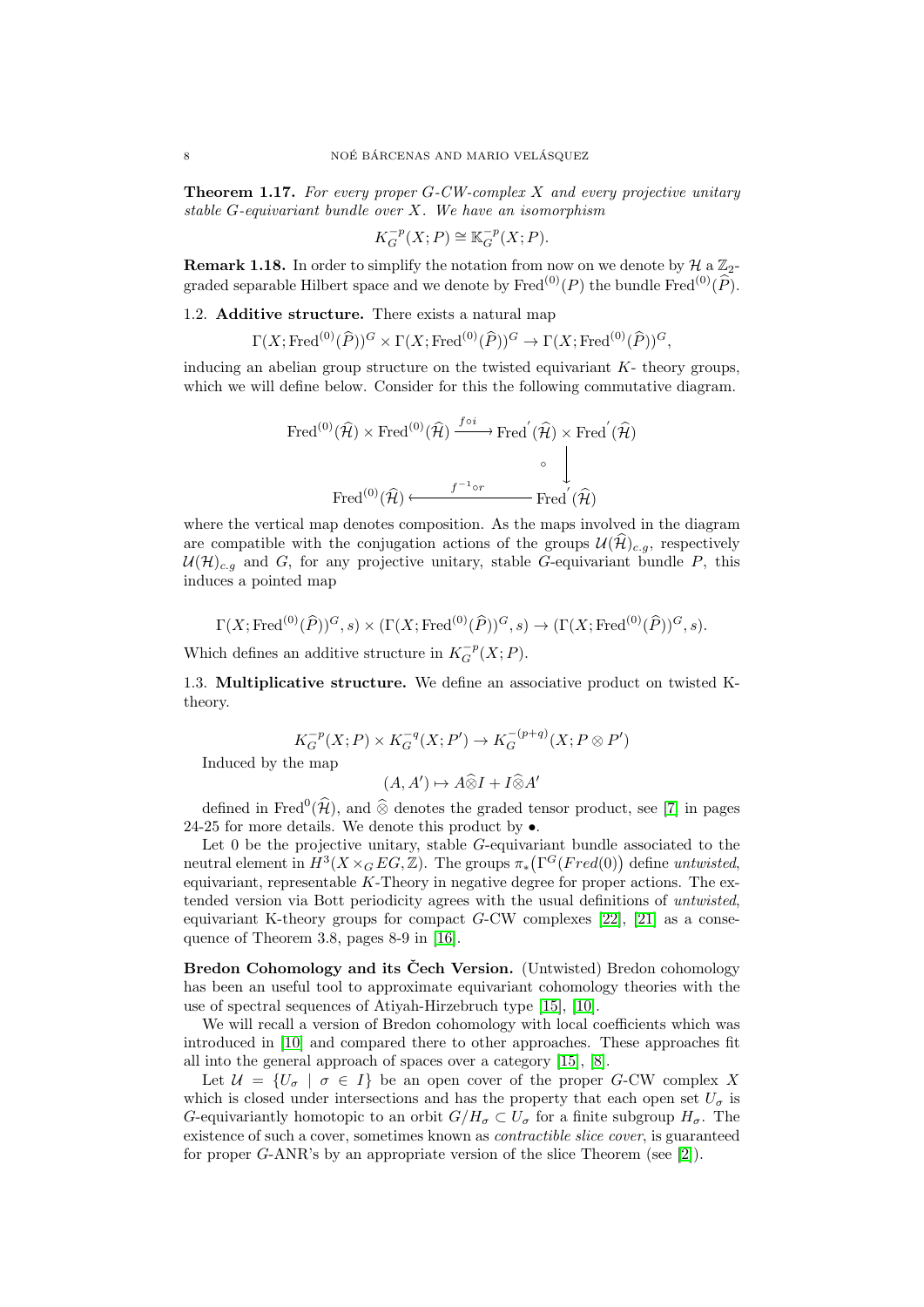**Definition 1.19.** Denote by  $\mathcal{N}_G \mathcal{U}$  the category with objects  $\mathcal{U}$  and where a morphism is given by an inclusion  $U_{\sigma} \to U_{\tau}$ . A twisted coefficient system with values on R-Modules is a contravariant functor  $\mathcal{N}_G \mathcal{U} \to R$  – Mod.

**Definition 1.20.** Let X be a proper G-space with a contractible slice cover  $\mathcal{U}$ , and let  $M$  be a twisted coefficient system. Define the Bredon equivariant homology groups with respect to  $U$  as the homology groups of the category  $\mathcal{N}_G U$  with coefficients in  $M$ ,

$$
H^n_G(X,\mathcal{U};M):=H^n(\mathcal{N}_G\mathcal{U},M).
$$

These are the homology groups of the chain complex defined as the R-module

$$
C^{\mathbb{Z}}_{*}(\mathcal{N}_{G}\mathcal{U})\otimes_{\mathcal{N}_{G}\mathcal{U}}M,
$$

given as the balanced tensor product of the contravariant, free  $\mathbb{Z}\mathcal{N}_G\mathcal{U}$ -chain complex  $C_*^{\mathbb{Z}}(\mathcal{N}_G \mathcal{U})$  and M. This is the R-module

$$
\bigoplus_{U_{\sigma}\in\mathcal{N}_{G}} R\otimes_{R} M(U_{\sigma})/K
$$

where  $K$  is the  $R$ -module generated by elements

$$
r\otimes x-r\otimes i^*(x),
$$

for an inclusion  $i: U_{\sigma} \to U_{\tau}$ .

<span id="page-8-0"></span>Remark 1.21 (Coefficients of twisted equivariant K-Theory on contractible Covers). Let  $i_{\sigma}: G/H_{\sigma} \to U_{\sigma} \to X$  be the inclusion of a G-orbit into X and consider the Borel cohomology group  $H^3(EG \times_G G/H_\sigma, \mathbb{Z})$ . Given a class  $P \in H^3(EG \times_G G)$  $(X, \mathbb{Z})$ , we will denote by  $\widetilde{H_{P_{\sigma}}}$  the central extension  $1 \to S^1 \to \widetilde{H_{P_{\sigma}}} \to H_{\sigma} \to 1$ associated to the class given by the image of  $P$  under the maps

$$
\omega_{\sigma}:H^3(EG\times X,\mathbb{Z})\stackrel{i_*^*}{\to}H^3(EG\times_G G/H_{\sigma},\mathbb{Z})\stackrel{\cong}{\to}H^3(BH_{\sigma},\mathbb{Z})\stackrel{\cong}{\to}H^2(BH_{\sigma},S^1).
$$

Restricting the functors  $K_G^0(X, P)$  and  $K_G^1(X, P)$  to the subsets  $U_{\sigma}$  gives contravariant functors defined on the category  $\mathcal{N}_G\mathcal{U}$ .

As abelian groups, the functors  $K_G^*(X, P)$  satisfy:

$$
K_G^*(U_\sigma, P) = \begin{cases} R_{S^1}(\widetilde{H_{P_\sigma}}) & \text{if } j = 0\\ 0 & \text{if } j = 1 \end{cases}
$$

The Symbol  $R_{S^1}(H_{P_{\sigma}})$  denotes the subgroup of the abelian group of isomorphisms classes of complex  $\widetilde{H_{P_{\sigma}}}$ -representations, where  $S^1$  acts by complex multiplication.

We recall the key result from [\[10\]](#page-14-2), proposition 4.2

Proposition 1.22. spectral sequence associated to the locally finite and equivariantly contractible cover U and converging to  $K_G^*(X, P)$ , has for second page  $E_2^{p,q}$ the cohomology of  $\mathcal{N}_G\mathcal{U}$  with coefficients in the functor  $\mathcal{K}_G^0(?,P|_?)$  whenever q is even, i.e.

(1.23) 
$$
E_2^{p,q} := H_G^p(X, \mathcal{U}; \mathcal{K}_G^0(?, P|_?))
$$

and is trivial if q is odd. Its higher differentials

 $d_r: E_r^{p,q} \to E_r^{p+r,q-r+1}$ 

vanish for r even.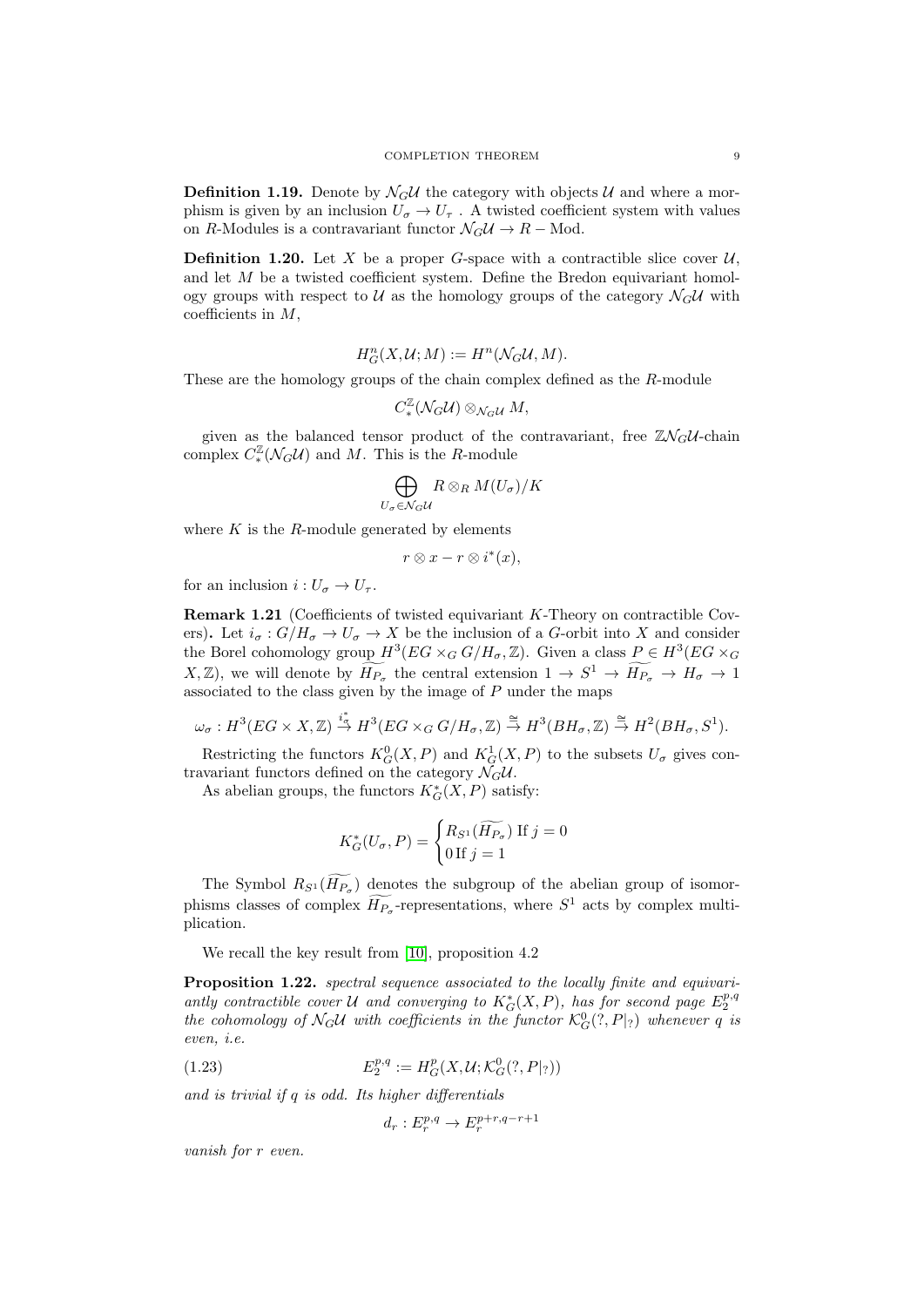#### 2. MODULE STRUCTURE FOR TWISTED EQUIVARIANT K-THEORY

<span id="page-9-0"></span>Let  $X$  be a proper  $G$ -CW complex, and let  $P$  be a stable projective unitary  $G$ equivariant bundle over  $X$ . Recall that up to  $G$ -equivariant homotopy, there exists a unique map  $\lambda : X \to EG$ . The map  $\lambda$  together with the multiplicative structure give an abelian group homomorphism

$$
K_G^0(\underline{E}G) \to K_G^0(X, P),
$$

which gives  $K_G^0(X, P)$  the structure of a module over the ring  $K_G^0(\underline{E}G)$ .

We will analyze the structure of  $K_G^0(\underline{E}G)$  as a ring. The results in the following lemma are proved inside the proofs of Theorem 4.3, page 610 in [\[21\]](#page-15-0), and Theorem 6.5, page 21 in [\[20\]](#page-15-7).

<span id="page-9-1"></span>**Proposition 2.1.** Let G be a group which admits a finite model for the classifying space for proper actions  $\underline{E}G$ . Then,

- $K_G^0(\underline{E}G)$  is isomorphic to the Grothendieck Group of G-equivariant, finite dimensional complex vector bundles.
- The ring  $K_G^0(\underline{E}G)$  is noetherian
- Let  $\text{Or}_{\mathcal{F}LN}(G)$  be the orbit category consisting of homogeneous spaces  $G/H$ with H finite and G-equivariant maps. Denote by  $R(?)$  the contravariant  $\text{Or}_{\mathcal{F} \mathcal{F} \mathcal{N}}(G)$ -module given by assigning to an object  $G/H$  the complex representation ring  $R(H)$  and to a morphism  $G/H \to G/K$  the restriction  $R(K) \to R(H)$ . Then, there exists a ring homomorphism

$$
K_G^0(\underline{E}G) \to \lim_{\text{Or}_{\mathcal{FIN}}(G)} R(?)
$$

which has nilpotent kernel and cokernel.

• Given a prime number p, there exists a vector bundle E of dimension prime to p, such that for every point  $x \in EG$ , the character of the  $G_x$ representation  $E|_x$  evaluated on an element of order not a power of p is 0.

*Proof.* • This is proved in [\[21\]](#page-15-0), [\[22\]](#page-15-6), [\[16\]](#page-14-9), 3.8 in pages 8-9.

• Given a finite proper  $G$ -CW complex  $\hat{X}$ , there exists an equivariant Atiyah-Hirzebruch spectral sequence abutting to  $K_G^*(X)$  with  $E_2$  term given by  $E_2^{p,q} = H_{\mathbb{Z} \mathcal{O} \mathcal{F} \mathcal{F} \mathcal{I} \mathcal{N}}(G) (X, K^q(G/?)),$  where the right hand side denotes untwisted Bredon cohomology, defined over the Orbit Category  $\text{Or}_{\mathcal{FIN}}(G)$ rather than over the category  $\mathcal{N}_G \mathcal{U}$ .

The group  $E_2^{p,q}$  can be identified with Bredon cohomology with coefficients on the representation ring if  $q$  is even and is zero otherwise.

Since the Bredon cohomology groups of the spectral sequence are finitely generated if  $EG$  is a finite  $G$ -CW complex, this proves the first assumption

- The edge homomorphism of the Atiyah-Hirzebruch spectral sequence of [\[15\]](#page-14-10) gives a ring homomorphism  $K_G^0(X) \to H^0_{\mathcal{Z} \mathcal{O} r_{\mathcal{FIN}}(G)}(X,R^?)$ . The right hand side can be identified with the ring  $\lim_{\Omega \to \tau \wedge \mu(G)} R(?)$ . The rational collapse of the equivariant Atiyah-Hirzebruch spectral sequence gives the second part.
- Let  $m$  be the least common multiple of the orders of isotropy groups  $H$  in EG. For any finite subgroup H, pick up a homomorphism  $\alpha_H : H \to \Sigma_m$ corresponding to a free action of H on  $\{1, \ldots m\}$ . Let n be the order of the group  $\Sigma_m/Syl_p(\Sigma_m)$  and let  $\rho : \Sigma_m \to U(n)$  be the permutation representation. Consider the element  ${V_H} = {\mathbb{C}^n[\rho \circ \alpha_H]}$  in the inverse limit  $\lim_{\text{Or}_{\mathcal{FIN}}(G)} R(?)$ . According to the second part, there exists a vector bundle E which is mapped to some power  ${V_H \otimes^k}$ . The Vector bundle satisfies the required properties.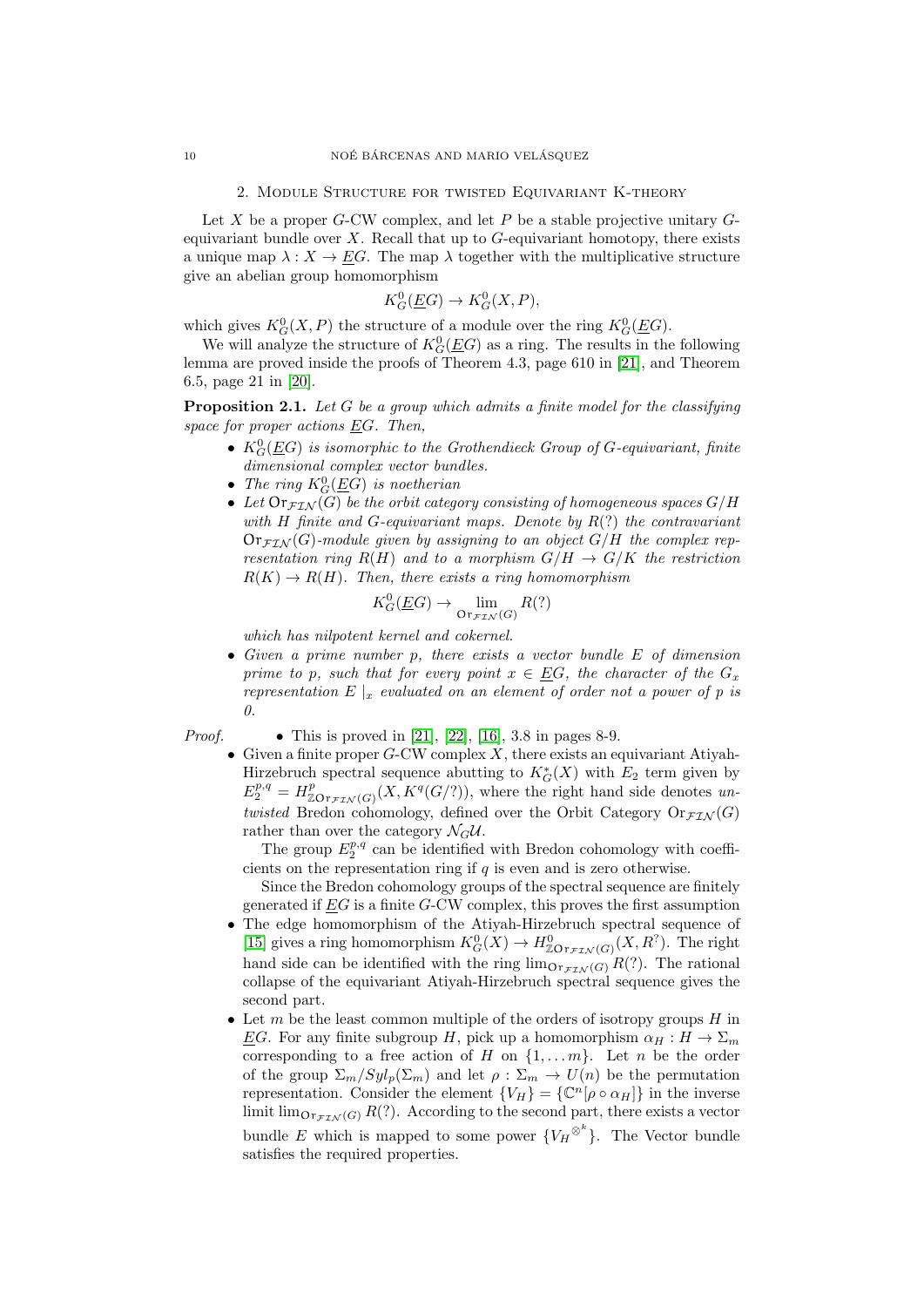<span id="page-10-2"></span>**Lemma 2.2.** Let  $G$  be a discrete group admiting a finite model for  $EG$  and  $P$ be a stable projective unitary  $G$ -bundle over a finite  $G$ -CW complex  $X$ . Then, the  $K_G^0(\underline{E}G)$ -modules  $K_G^i(X, P)$  are noetherian for  $i = 0, 1$ .

*Proof.* There exists  $[10]$  (Theorem 4.9 in page 14), a spectral sequence abutting to  $K_G^*(X, P)$ . Its  $E_2$  term consists of groups  $E_2^{p,q}$ , which can be identified with a version of Bredon cohomology associated to an open,  $G$ -invariant cover  $U$  consisting of open sets wich are G-homotopy equivalent to proper orbits.

These groups are denoted by  $H^p_{\mathbb{Z}N_G\mathcal{U}}(X, K_G^q(\mathcal{U}))$  and are zero if q is odd. Since  $X$  is a proper, compact  $G$ -CW complex, the cover can be assumed to be finite. Given an element of the cover U, The group  $K_G^0(U)$  is a finitely generated, free abelian group, as it is seen from A.3.4, page 40 in [\[9\]](#page-14-1), where the groups  $K_G^0(U)$  are identified with groups of projective complex representations. Compare also remark [1.21.](#page-8-0)

In particular the groups  $H_{\mathbb{Z}\mathcal{N}_G\mathcal{U}}^p(X,K_G^q(\mathcal{U}))$  in the spectral sequence abutting to  $K_G^*(X, P)$  are finitely generated. By induction, the groups  $E_r^{p,q}$  are finitely generated for all r and hence the term  $E_{\infty}$ . Hence  $K_G^i(X, P)$  is it for  $i = 0, 1$ . Since  $K_G^0(\underline{E}G)$  is a noetherian ring, the result follows.

### 3. The completion Theorem

<span id="page-10-0"></span>**Definition 3.1** (Augmentation ideal). Let  $G$  be a discrete group. Given a proper G-CW complex, the augmentation ideal  $\mathbf{I}_{G,X} \subset K_G^0(X)$  is defined to be the kernel of the homomorphism

$$
K_0^G(X) \to K_G^0(X_0) \to K_{\{e\}}^0(X_0)
$$

defined by restricting to the zeroth skeleton and restricting the acting group to the trivial group.

<span id="page-10-1"></span>**Proposition 3.2.** Let  $X$  be an n-dimensional proper  $G$ -CW complex. Then, any product of  $n+1$  elements in  $\mathbf{I}_{G,X}$  is zero.

*Proof.* This is proved in [\[21\]](#page-15-0), lemma 4.2 in page 609.

We fix now our notations concerning pro-modules and pro-homomorphisms.

Let  $R$  be a ring. A pro-module indexed by the integers is an inverse system of R-modules.

$$
M_0 \stackrel{\alpha_1}{\leftarrow} M_1 \stackrel{\alpha_2}{\leftarrow} M_2 \stackrel{\alpha_3}{\leftarrow} M_3, \dots
$$

We write  $\alpha_n^m = \alpha_{m+1} \circ \ldots \circ \alpha_n : M_n \to M_m$  for  $n > m$  and put  $\alpha_n^n = \mathrm{id}_{M_n}$ .

A strict pro-homomorphism  $\{M_n, \alpha_n\} \to \{N_n, \beta_n\}$  consists of a collection of homomorphisms  $\{f_n: M_n \to N_n\}$  such that  $\beta_n \circ f_n = f_{n-1} \circ \alpha_n$  holds for each  $n \geq 2$ . A pro R-module  $\{M_n, \alpha_n\}$  is called pro-trivial if for each  $m \geq 1$  there is some  $n \geq m$  such that  $\alpha_n^m = 0$ . A strict homomorphism f as above is called a pro isomorphism if  $\ker(f)$  and coker(f) are both pro-trivial. A sequence of strict homomorphisms

$$
\{M_n, \alpha_n\} \stackrel{\{f_n\}}{\rightarrow} \{M_n^{'}, \alpha_n^{'}\} \stackrel{\{g_n\}}{\rightarrow} \{M_n^{''}, \alpha_n^{''}\}
$$

is called pro-exact if  $g_n \circ f_n = 0$  holds for  $n \geq 1$  and the pro-R-module  $\{\ker(g_n)/\text{im}(f_n)\}$ is pro-trivial. The following lemmas are proved in [\[5\]](#page-14-13), Chapter 10, section 2, see also [\[21\]](#page-15-0):

<span id="page-10-3"></span>Lemma 3.3. Let  $0 \to \{M', \alpha'_n\} \to \{M_n, \alpha_n\} \to \{M''_n, \alpha''_n\} \to 0$  be a pro-exact sequence of pro-R-modules. Then there is a natural exact sequence

 $\Box$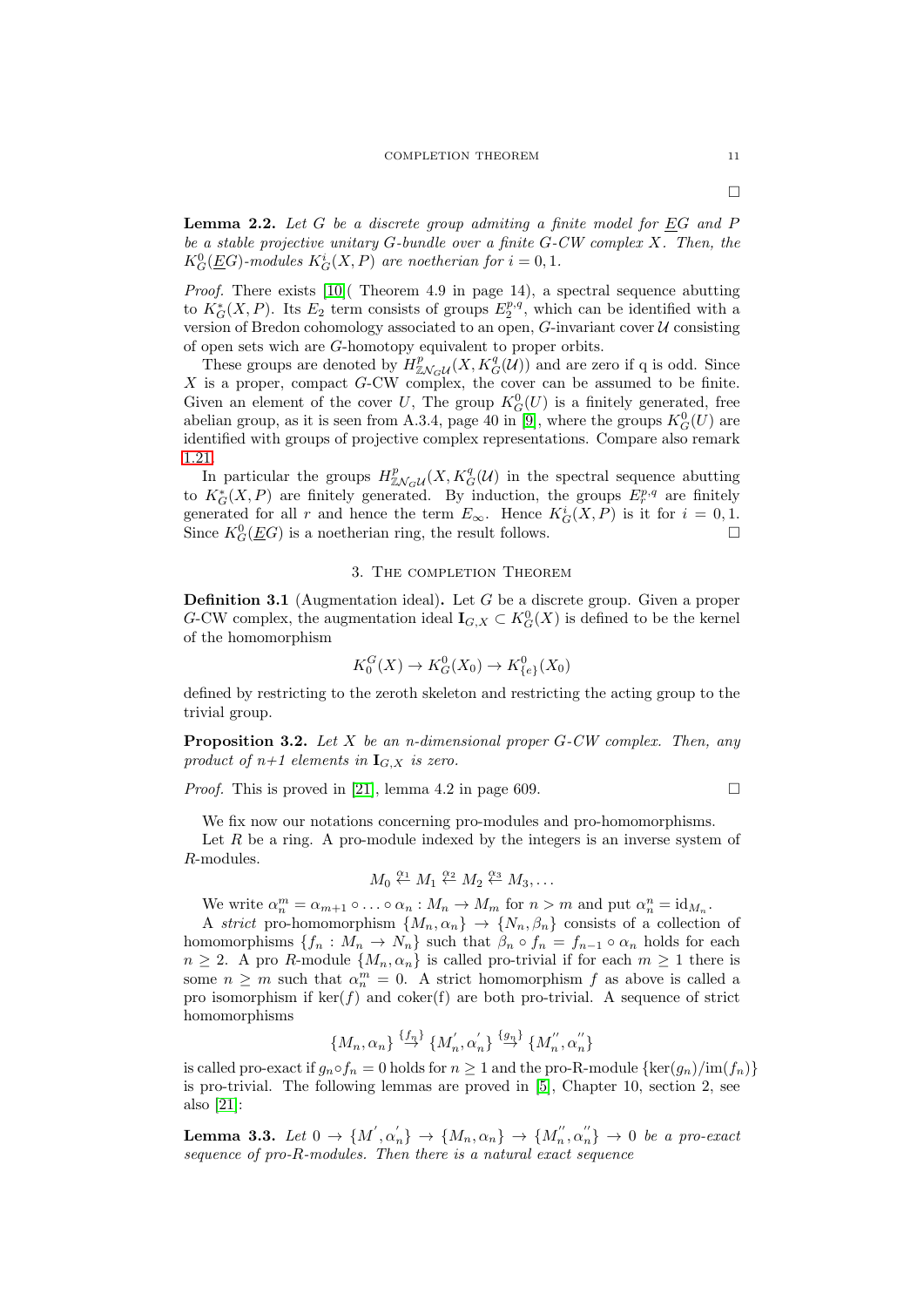$0 \to \text{invlim} M_n' \stackrel{\text{invlim} f_n}{\longrightarrow} \text{invlim} M_n' \stackrel{\text{invlim} g_n}{\longrightarrow} \text{invlim} M_n''$  $\stackrel{\delta}{\rightarrow}$ 

$$
\mathrm{invlim}^1 M_n' \stackrel{\mathrm{invlim}^1 f_n}{\longrightarrow} \mathrm{invlim}^1 M_n \stackrel{\mathrm{invlim}^1 g_n}{\longrightarrow} \mathrm{invlim}^1 M_n''
$$

In particular, a pro-isomorphism  $\{f_n\}$ :  $\{M_n, \alpha_n\}$   $\rightarrow$   $\{N_n, \beta_n\}$  induces isomorphisms

 $\text{invlim}_{n\geq 1} f_n : \text{invlim}_{n\geq 1} \stackrel{\cong}{\to} \text{invlim}_{n\geq 1} N_n$ 

$$
\mathrm{invlim}^1_{n\geq 1} f_n: \mathrm{invlim}^1_{n\geq 1} \stackrel{\cong}{\to} \mathrm{invlim}^1_{n\geq 1} N_n
$$

<span id="page-11-1"></span>**Lemma 3.4.** Fix any commutative noetherian ring R and any ideal  $I \subset R$ . Then, for any exact sequence  $M' \to M \to M''$  of finitely generated R-modules, the sequence

$$
\{M^{'}/I^nM^{'}\}\rightarrow\{M/I^nM\}\rightarrow\{M^{''}/I^nM^{''}\}
$$

of pro-R-modules is pro-exact.

**Definition 3.5** (Completion Map). Let X be a proper G-CW complex. Let  $p: X \times$  $EG \to X$  be the projection to the first coordinate. The up to G-homotopy unique map  $\lambda: X \to \underline{E}G$ , combined with Proposition [3.2](#page-10-1) defines a pro-homomorphism

$$
\varphi_{\lambda,p}:\left\{K^*_G(X,P)/\mathbf{1}_{G,\underline{E}G}{}^nK^*_G(X,P)\right\}\longrightarrow \left\{K^*_G(X\times EG^{n-1},p^*(P))\right\}
$$

<span id="page-11-0"></span>**Theorem 3.6.** Let G be a group which admits a finite model for EG, the classifying space for proper actions. Let  $X$  be a finite, proper  $G$ -CW complex. Then, the prohomomorphism

$$
\varphi_{\lambda,p}: \left\{K_G^*(X,P)/\mathbf{I}_{G,\underline{E}G}{}^n K_G^*(X,P)\right\} \longrightarrow \left\{K_G^*(X\times EG^{n-1},p^*(P))\right\}
$$

is a pro-isomorphism. In particular, the system  $\{K_G^*(X\times EG^{n-1},p^*(P))\}$  satisfies the Mittag-Leffler condition and the  $\lim^1$  term is zero.

*Proof.* Due to propositions [2.1](#page-9-1) and [2.2,](#page-10-2) we are dealing with a noetherian ring  $K_G^0(\underline{E}G)$  and the noetherian modules  $K_G^*(X,P)$  over it. Hence, we can use lemmas [3.4](#page-11-1) and [3.3,](#page-10-3) and the 5-lemma for pro-modules and pro-homomorphisms to prove the result by induction on the dimension of  $X$  and the number of cells in each dimension.

Assume that  $X = G/H$  for a finite group H. Then, the completion map fits in the following diagram

$$
\left\{ K_G^*(G/H, P)/\mathbf{I}_{G,EG}^n \right\} \longrightarrow \left\{ K_G^0(G/H \times EG^{n-1}, p^*(P)) \right\}.
$$
  
\n
$$
\left\{ K_H^*(\{\bullet\}, P \mid_{eH})/J^n \right\} \qquad \left\{ K_H^*(EH^{n-1}, p^*(P)) \right\}
$$
  
\n
$$
\left\{ K_H^*(\{\bullet\}, P \mid_{eH})/ \mathbf{I}_{H,\{\bullet\}}^n \right\} \longrightarrow \left\{ K_H^*(EH^{n-1}, p^*(P)) \right\}
$$
  
\n
$$
\left\{ K_H^*(\{\bullet\}, P \mid_{eH})/ \mathbf{I}_{H,\{\bullet\}}^n \right\} \longrightarrow \left\{ K_H^*(EH^{n-1}, p^*(P)) \right\}
$$

The higher vertical maps are induction isomorphisms, and the ideal  $J$  is generated by the image of  $I_{G,EG}$  under the map  $\text{ind}_{H\to G} \circ \lambda$ . The lower horizontal map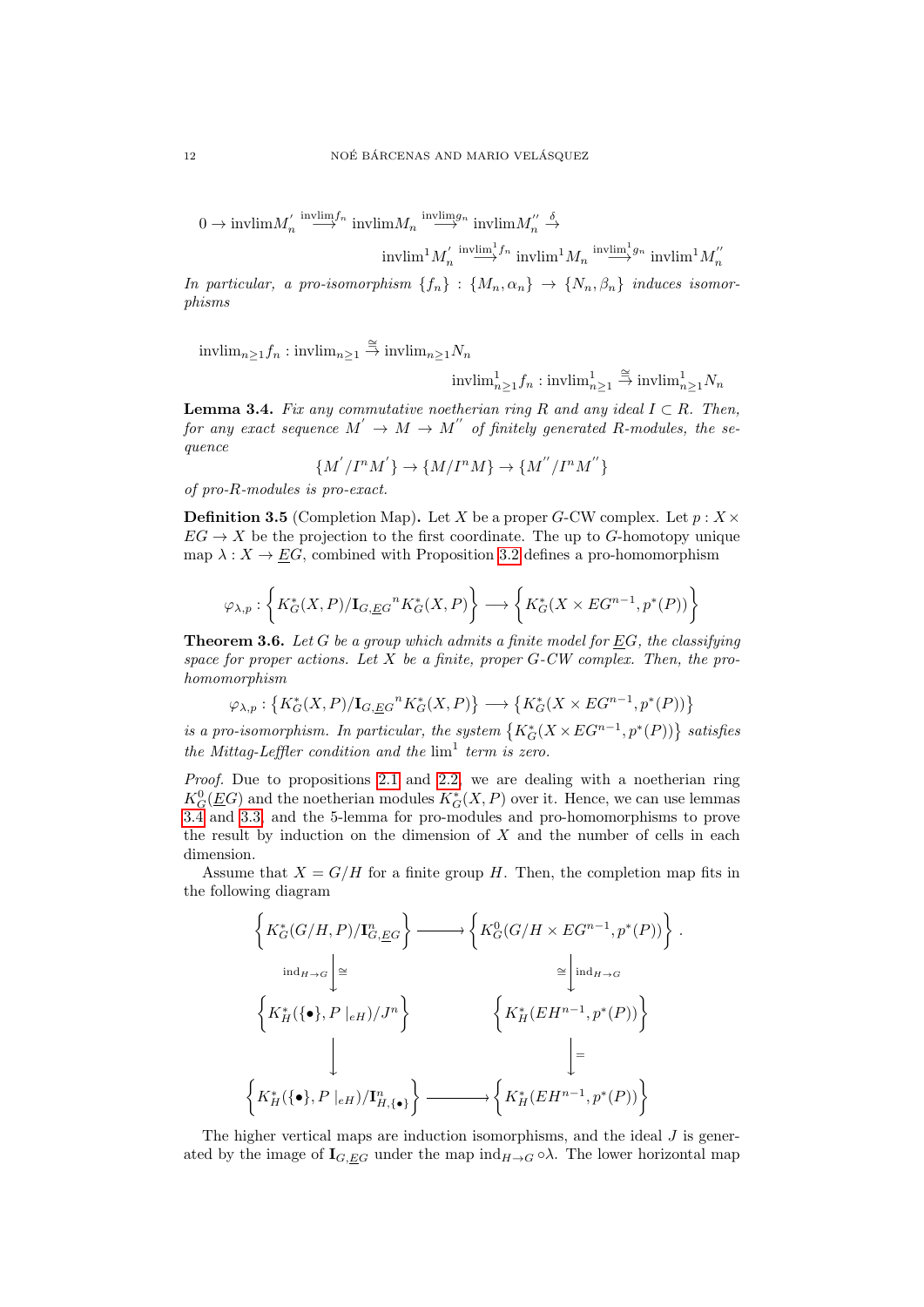is a pro-isomorphism as a consequence of the Atiyah-Segal Completion Theorem for Twisted Equivariant K-theory of finite groups, Theorem 1, page 1925 in [\[18\]](#page-15-1), where it is proved even for compact Lie groups. We will analyze now the lower vertical map and verify that it is a pro-isomorphism of pro-modules. This amounts to prove that  $\mathbf{I}_{H,\{\bullet\}}/J$  is nilpotent. Since the representation ring of H,  $R(H)$  is noetherian, this holds if every prime ideal which contains J also contains  $I_{H,\{\bullet\}}$ . For an element  $v \in H$ , denote by  $\chi_v$  the characteristic funcion of the conjugacy class of v. Let H be a finite group. Let  $\zeta$  be the primitive |H|-root of unity given by  $e^{\frac{2\pi i}{|H|}}$ . Put  $A = Z[\zeta]$ .

Recall [\[4\]](#page-14-14), lemma  $6.4$  in page 63, that given a finite group  $H$ , and a prime ideal of the representation ring  $P$ , there exists a prime ideal  $p \subset A$  an an element in H, v such that  $\mathcal{P} = \chi_v^{-1}(\mathbf{p}).$ 

Let P be a prime ideal containing J. We can assume that there exist  $s, t \in H$ with  $\chi_s^{-1}(t) \in \mathbf{p}$  and such that if p is the characteristic of the field  $A/\mathbf{p}$ , then the order of s is prime to p.

According to part 3 of proposition [2.1,](#page-9-1) there exists a complex vector bundle E over  $\underline{E}G$  such that p is prime to  $\dim_{\mathbb{C}} E$ , and the character  $\chi_{E|x}$  is zero after evaluation at the conjugacy class of s. Let  $k = \dim E$ . Then,  $\mathbb{C}^k - E \mid_{\lambda(G/H)}$  is in  $\mathbf{I}_{H,\{\bullet\}}$ . It follows that  $\mathcal P$  contains  $\mathbf{I}_{H,\{\bullet\}}$ .

This proves that the lower horizontal arrow is a pro-isomorphism, the  $\lim<sup>1</sup>$  term is zero, and the theorem holds for 0-dimensional  $G$ -CW complexes  $X$ . Assume that the theorem holds for all  $n-1$ -dimensional, finite proper  $G$ -CW complexes. Given a k-dimensional, finite, proper G-CW complex, X there exists a pushout



where  $Y$  is a  $k$ -dimensional, finite proper  $G-CW$  complex. The Mayer-Vietoris sequence for twisted equivariant  $K$ -theory gives pro-homomorphisms

$$
\cdots \left\{ K_G^*(X,P)/\mathbf{I}_{G,\underline{E}G}^n \right\} \longrightarrow
$$
\n
$$
\left\{ K_G^*(Y,P)/\mathbf{I}_{G,\underline{E}G}^n \right\} \bigoplus \bigoplus_{\alpha} \left\{ K_G^*(D^k \times G/H, P)/\mathbf{I}_{G,\underline{E}G}^n \right\} \longrightarrow
$$
\n
$$
\bigoplus_{\alpha} \left\{ K_G^*(S^{k-1} \times G/H, P)/\mathbf{I}_{G,\underline{E}G}^n \right\} \longrightarrow \left\{ K_G^{*+1}(X,P)/\mathbf{I}_{G,\underline{E}G}^n \right\} \cdots
$$

By induction, the completion maps for the  $n-1$ -dimensional G-CW complexes are isomorphisms. By the 5-lemma for pro-groups, the completion map for  $X$  is an isomorphism.

 $\Box$ 

**Corollary 3.7.** Let G be a discrete group with a finite model for EG. Let  $P \in$  $H^3(BG, \mathbb{Z}) \cong H^3(\underline{E}G \times_G EG, \mathbb{Z})$  be a discrete torsion twisting. Consider  $I =$  $I_G(EG)$  Then,

$$
K^*(BG, p^*(P)) \cong K_G^*(\underline{E}G, P)_{\hat{I}}
$$

#### 4. The cocompletion Theorem

<span id="page-12-0"></span>Given a CW complex X, and a class  $P \in H^3(X, \mathbb{Z})$ , the twisted K-homology groups are defined in terms of Kasparov bivariant groups involving continuous trace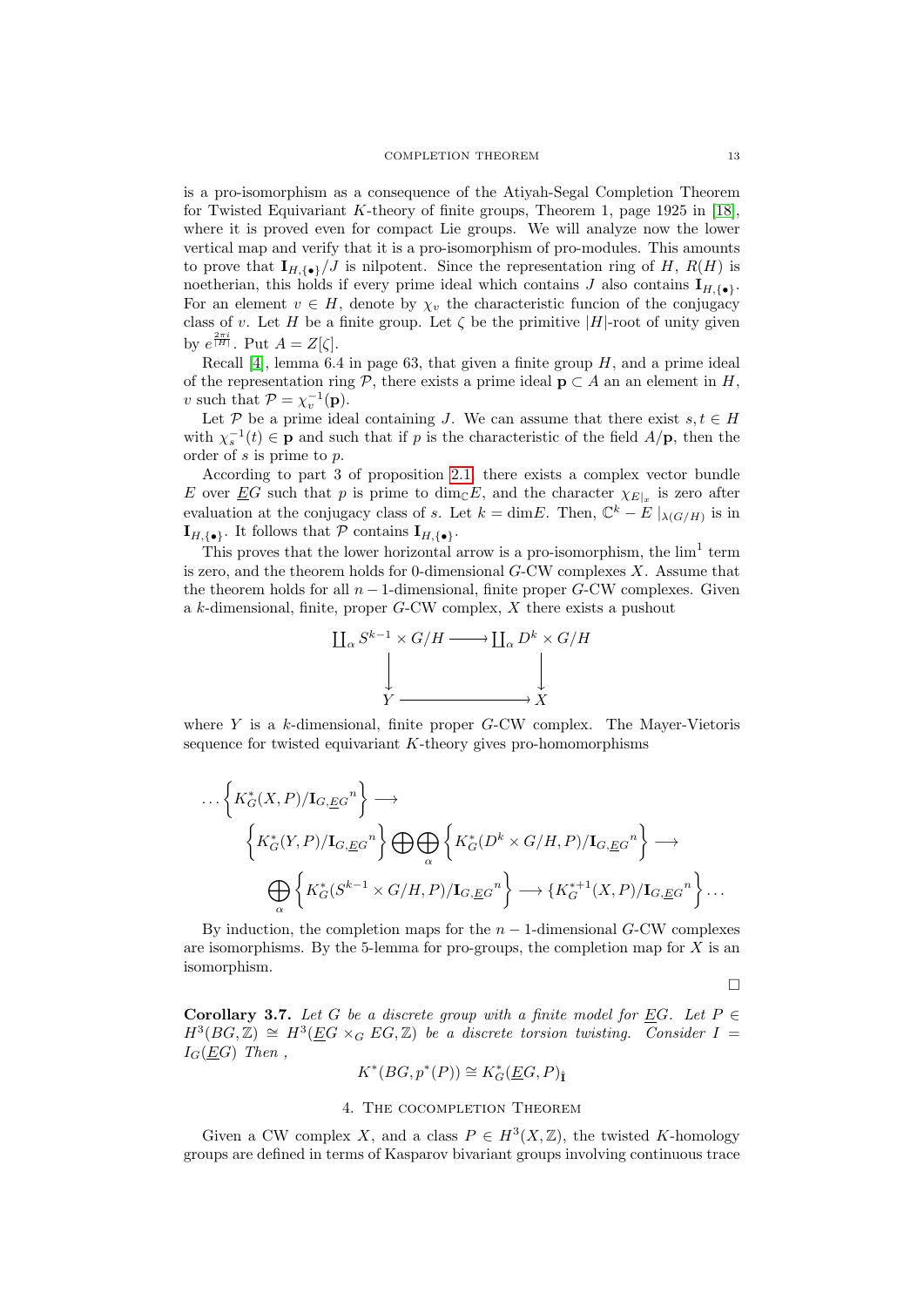algebras. We remit the reader for preliminaries on Kasparov KK-Theory and its relation to K-homology and Brown-Douglas-Fillmore Theory of extensions to [\[12\]](#page-14-15), Chapter VII.

Let H be a separable Hilbert space. Let K be the  $C^*$ -algebra of compact operators in  $H$ . Recall that the automorphism group of the  $C^*$ -algebra K consists of the unitary operators with the norm topology  $\mathcal{U}(\mathcal{H})$  and the inner automorphisms can be identified with the central  $S<sup>1</sup>$ . Hence, there is an action of the group  $PU(\mathcal{H}) = U(\mathcal{H})$  on the algebra K.

Remark 4.1. The norm topology and the compactly generated topology agree on compact operators, hence, there is also a conjugation action of the group  $\mathcal{U}(\mathcal{H})_{c,q}$ of unitary operators in the compactly generated topology, as well as a group homomorphism  $P\mathcal{U}(\mathcal{H}) \to \text{out}(\mathcal{K})$  to the outer automorphism group of the C<sup>\*</sup>-algebra algebra of compact operators.

**Definition 4.2** (Continuous trace Algebras). Let  $X$  be a CW complex. Given a cohomology class in the third cohomology group,  $H^3(X,\mathbb{Z})$ , represented by a principal projective unitary bundle  $P : E \to X$ , the continuous trace algebra associated to P is the algebra  $A_P$  of continuous sections of the bundle  $\mathcal{K} \times_{P \mathcal{U}(\mathcal{H})} E \rightarrow$ X.

**Definition 4.3** (KK-picture of twisted K-homology). Let X be a locally compact space and P be a  $P(\mathcal{U}(\mathcal{H}))$ -principal bundle. The twisted equivariant K-homology groups associated to the projective unitary principal bundle P are defined as the KK-groups

$$
K_*(X,P) = KK_*(A_P, \mathbb{C})
$$

Continuous trace algebras, used in the operator theoretical definition of twisted K-theory and K-homology belong to the Bootstrap class [\[13\]](#page-14-16) Proposition IV.1.4.16, in page 334. Hence, the following form of the Universal Coefficient Theorem for KK-Groups holds. It was proved in [\[23\]](#page-15-2), page 439, Theorem 1.17:

Theorem 4.4 (Universal coefficient Theorem for Kasparok KK-Theory). Let A be a  $C^*$ -algebra belonging to the smallest full subcategory of separable nuclear  $C^*$ algebras and which is closed under strong Morita equivalence, inductive limits, extensions, ideals, and crossed products by  $\mathbb R$  and  $\mathbb Z$ . Then, there is an exact sequence

$$
0 \to \text{Ext}_{\mathbb{Z}}(K^*(A), K^*(B)) \to KK_*(A, B) \to \text{Hom}_{\mathbb{Z}}(K^*(A), K^*(B)) \to 0
$$

Where  $K^*$  denotes the topological K-theory groups for  $C^*$ -algebras.

Specializing to the algebras  $A_P$  one has:

<span id="page-13-1"></span>**Theorem 4.5.** Let X be a locally compact space and P be a  $P(\mathcal{U}(\mathcal{H}))$ -principal bundle. Then, there is an exact sequence

 $0 \to \text{Ext}_{\mathbb{Z}}(K^{*-1}(X,P),\mathbb{Z}) \to K_*(X,P) \to \text{Hom}_{\mathbb{Z}}(K^*(X,P),\mathbb{Z}) \to 0$ 

We will prove the following cocompletion Theorem, inspired by the methods and results of [\[17\]](#page-14-5).

<span id="page-13-0"></span>**Theorem 4.6.** Let  $G$  be a discrete group. Assume that  $G$  admits a finite model for <u>E</u>G. Let X be a finite G-CW complex and  $P \in H^3(X \times_G EG, \mathbb{Z})$ . Let  $I_{G,EG}$ be the augmentation ideal. Then, there exists a short exact sequence

colim<sub>n</sub><sub>21</sub> Ext<sub> $\mathbb{Z}$ </sub> $(K_G^*(X, P)/\mathbf{I}_{G, \underline{E}G}^n, \mathbb{Z}) \rightarrow$  $K_*(X \times_G EG, p^*(P)) \to \text{colim}_{n \geq 1} K_G^*(X, P)/\mathbf{I}_{G, EG}^n$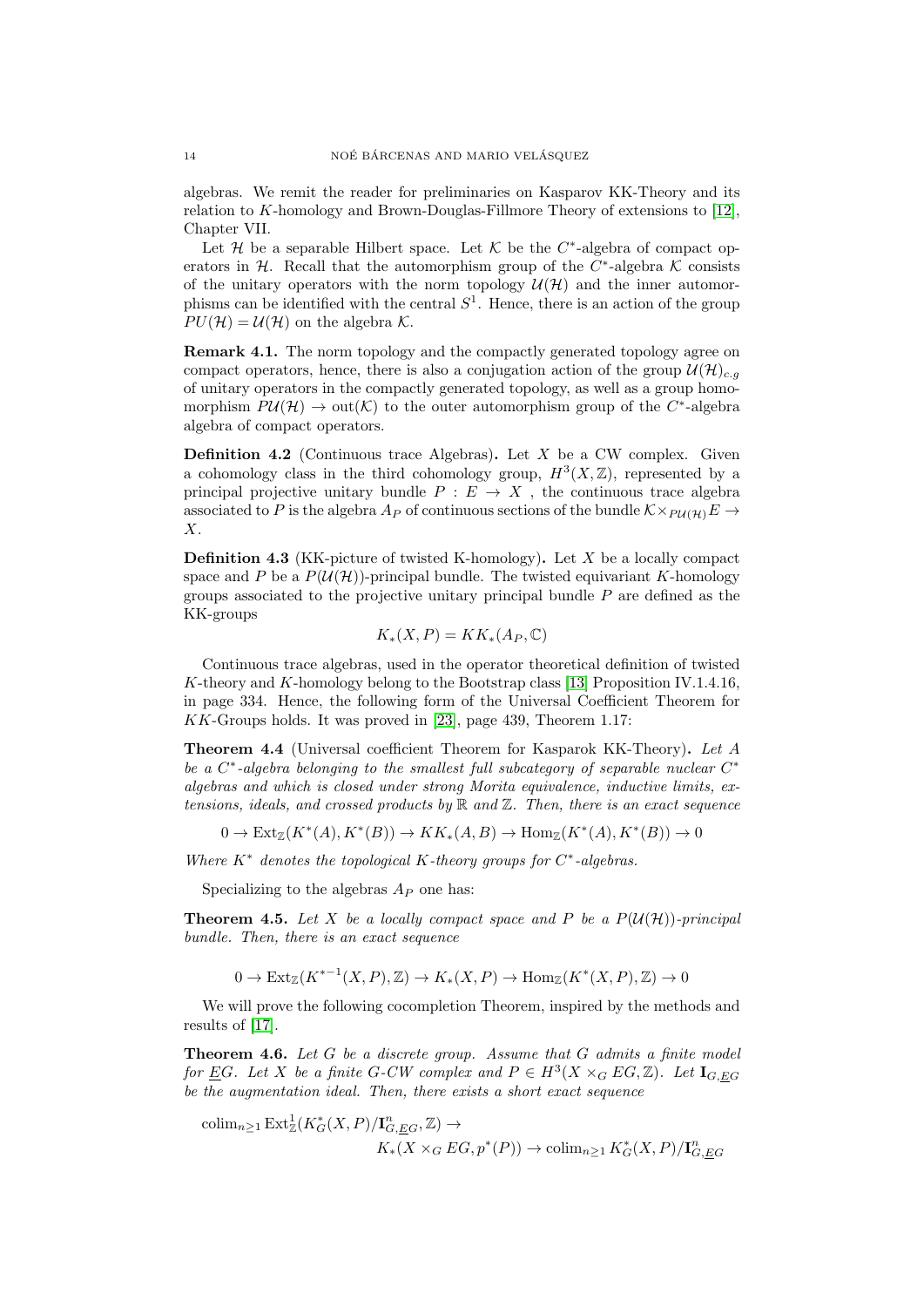*Proof.* Choose a CW complex  $Y$  of finite type and a cellular homotopy equivalence  $f: Y \to X \times_G EG$ . Let  $f^n: Y^n \to X \times_G EG^n$  be the map restricted to the skeletons. The pro-homomorphisms

$$
\left\{ K^*(X \times_G EG^n, p^*(P)) \right\} \longrightarrow \left\{ K^*(Y^n, p^*(P) \mid Y_n) \right\}
$$

are a pro-isomorphism of abelian pro-groups. On the other hand, due to the completion theorem, [3.6,](#page-11-0) there is a pro-isomorphism

$$
\varphi_{\lambda,p}: \left\{ K_G^*(X,P)/\mathbf{I}_{G,\underline{E}G}{}^n K_G^*(X,P) \right\} \longrightarrow \left\{ K_G^*(X\times_G EG^{n-1},p^*(P)) \right\}
$$

Using [4.5,](#page-13-1) one gets the exact sequence

 $0 \to \text{Ext}_{\mathbb{Z}}(K_{*-1}(Y, p^*(P)), \mathbb{Z}) \to K^*(Y, p^*(P)) \to \text{Hom}_{\mathbb{Z}}(K_*(Y, p^*(P)), \mathbb{Z}) \to 0.$ 

Combining this exact sequence with the pro-isomorphisms given previously, one has the exact sequence

$$
\operatorname{colim}_{n\geq 1} \operatorname{Ext}_{\mathbb{Z}}^1(K_G^*(X, P)/\mathbf{I}_{G, \underline{E}G}^n, \mathbb{Z}) \to
$$
  

$$
K_*(X \times_G EG, p^*(P)) \to \operatorname{colim}_{n\geq 1} K_G^*(X, P)/\mathbf{I}_{G, \underline{E}G}^n
$$

#### **REFERENCES**

- <span id="page-14-6"></span>[1] M. Aguilar, S. Gitler, and C. Prieto. Algebraic topology from a homotopical viewpoint. Universitext. Springer-Verlag, New York, 2002. Translated from the Spanish by Stephen Bruce Sontz.
- <span id="page-14-12"></span>[2] S. A. Antonyan and E. Elfving. The equivariant homotopy type of G-ANR's for proper actions of locally compact groups. In Algebraic topology—old and new, volume 85 of Banach Center Publ., pages 155–178. Polish Acad. Sci. Inst. Math., Warsaw, 2009.
- <span id="page-14-7"></span>[3] M. Atiyah and G. Segal. Twisted K-theory. Ukr. Mat. Visn., 1(3):287-330, 2004.
- <span id="page-14-14"></span>[4] M. F. Atiyah. Characters and cohomology of finite groups. Inst. Hautes Études Sci. Publ. Math., (9):23–64, 1961.
- <span id="page-14-13"></span>[5] M. F. Atiyah and I. G. Macdonald. Introduction to commutative algebra. Addison-Wesley Publishing Co., Reading, Mass.-London-Don Mills, Ont., 1969.
- <span id="page-14-0"></span>[6] M. F. Atiyah and G. B. Segal. Equivariant K-theory and completion. J. Differential Geometry, 3:1–18, 1969.
- <span id="page-14-8"></span>[7] M. F. Atiyah and I. M. Singer. Index theory for skew-adjoint Fredholm operators. Inst. Hautes Études Sci. Publ. Math.,  $(37):5-26$ , 1969.
- <span id="page-14-11"></span>[8] N. Bárcenas. Brown representability and spaces over a category. Rev. Colombiana Mat., 48(1):55, 2014.
- <span id="page-14-1"></span>[9] N. Bárcenas, J. Espinoza, M. Joachim, and B. Uribe. Universal twist in equivariant K-theory for proper and discrete actions. Proc. Lond. Math. Soc. (3), 108(5):1313–1350, 2014.
- <span id="page-14-2"></span>[10] N. Barcenas, J. Espinoza, B. Uribe, and M. Velasquez. Segal's spectral sequence in twisted equivariant k-theory for proper and discrete actions. preprint, ArXiv:1307.1003 [Math.KT], 2013.
- <span id="page-14-3"></span>[11] N. Bárcenas and M. Velásquez. Twisted equivariant K-theory and K-homology of  $Sl_3\mathbb{Z}$ . Algebr. Geom. Topol., 14(2):823–852, 2014.
- <span id="page-14-15"></span>[12] B. Blackadar. K-theory for operator algebras, volume 5 of Mathematical Sciences Research Institute Publications. Cambridge University Press, Cambridge, second edition, 1998.
- <span id="page-14-16"></span>[13] B. Blackadar. Operator algebras, volume 122 of Encyclopaedia of Mathematical Sciences. Springer-Verlag, Berlin, 2006. Theory of C∗-algebras and von Neumann algebras, Operator Algebras and Non-commutative Geometry, III.
- <span id="page-14-4"></span>[14] J. Cantarero. Twisted K-theory for actions of Lie groupoids and its completion theorem. Math. Z., 268(1-2):559–583, 2011.
- <span id="page-14-10"></span>[15] J. F. Davis and W. Lück. Spaces over a category and assembly maps in isomorphism conjectures in  $K$ - and  $L$ -theory.  $K$ -Theory, 15(3):201–252, 1998.
- <span id="page-14-9"></span>[16] H. Emerson and R. Meyer. Equivariant representable K-theory. J. Topol., 2(1):123–156, 2009.
- <span id="page-14-5"></span>[17] M. Joachim and W. Lück. Topological K-(co)homology of classifying spaces of discrete groups. Algebr. Geom. Topol., 13(1):1–34, 2013.